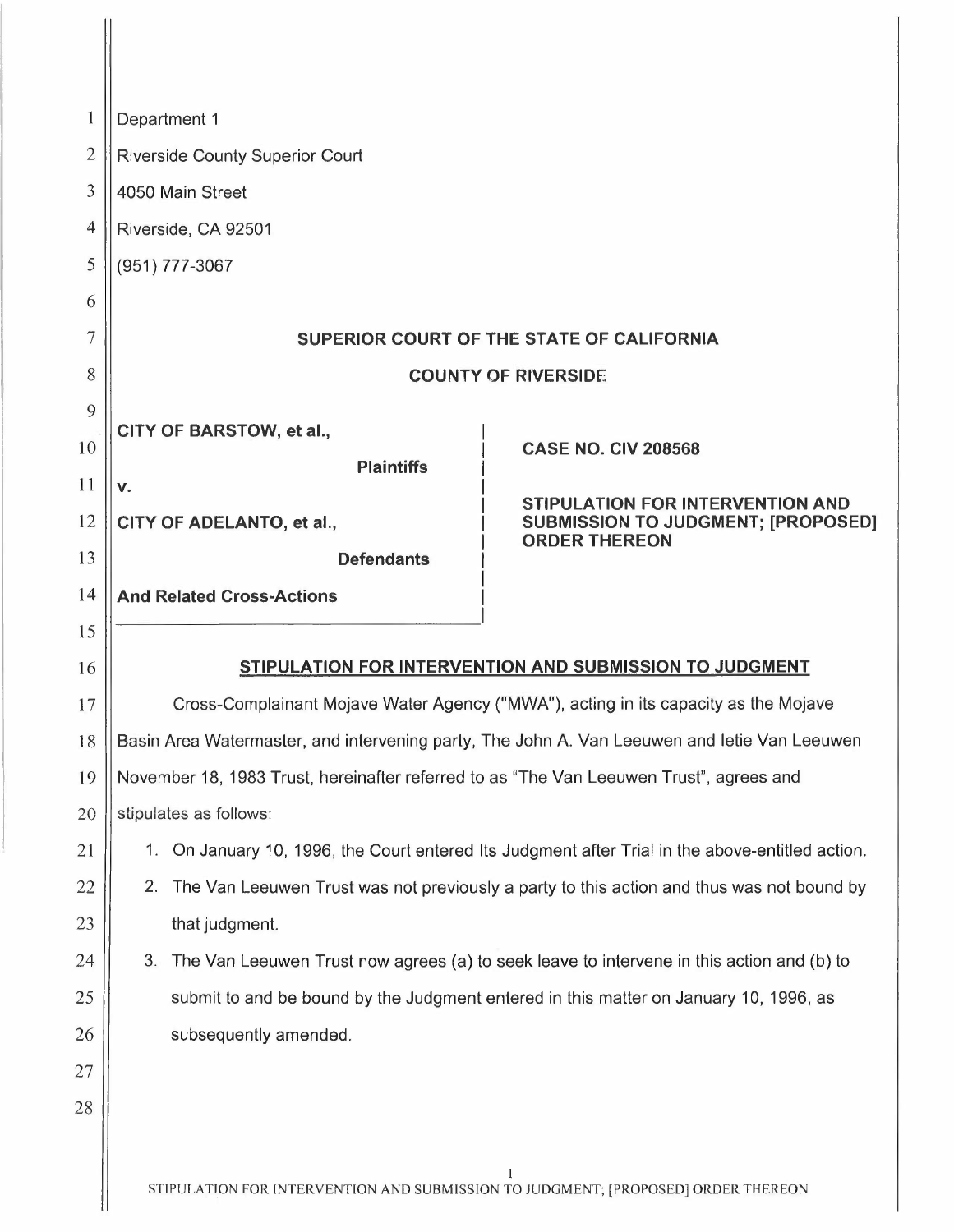| 1              |                                                                                                                                                                     |                                                                                                                  |  |  |  |  |  |  |
|----------------|---------------------------------------------------------------------------------------------------------------------------------------------------------------------|------------------------------------------------------------------------------------------------------------------|--|--|--|--|--|--|
| $\overline{2}$ | 4. The Van Leeuwen Trust further stipulates to a Base Annual Production Right of 2,018 acre-<br>feet in the Baja subarea and 1,465 acre-feet in the Centro subarea. |                                                                                                                  |  |  |  |  |  |  |
| 3              |                                                                                                                                                                     | Detie Nan Leeuwer                                                                                                |  |  |  |  |  |  |
| $\overline{4}$ | Dated: $60 - 30 - 21$                                                                                                                                               |                                                                                                                  |  |  |  |  |  |  |
| 5              |                                                                                                                                                                     | letie Van Leeuwen<br>Trustor/Trustee of the John A. Van Leeuwen and letie Van<br>Leeuwen November 18, 1983 Trust |  |  |  |  |  |  |
| 6              |                                                                                                                                                                     |                                                                                                                  |  |  |  |  |  |  |
| 7              |                                                                                                                                                                     | <b>BRUNICK, MCELHANEY &amp; KENNEDY PLC</b>                                                                      |  |  |  |  |  |  |
| 8              |                                                                                                                                                                     |                                                                                                                  |  |  |  |  |  |  |
| 9              | Dated: <b>Example 2018</b>                                                                                                                                          |                                                                                                                  |  |  |  |  |  |  |
| 10<br>11       |                                                                                                                                                                     | Cross-Complainant, MOJAVE WATER AGENCY                                                                           |  |  |  |  |  |  |
| 12             |                                                                                                                                                                     |                                                                                                                  |  |  |  |  |  |  |
| 13             |                                                                                                                                                                     |                                                                                                                  |  |  |  |  |  |  |
| 14             |                                                                                                                                                                     |                                                                                                                  |  |  |  |  |  |  |
| 15             |                                                                                                                                                                     |                                                                                                                  |  |  |  |  |  |  |
| 16             |                                                                                                                                                                     |                                                                                                                  |  |  |  |  |  |  |
| 17             |                                                                                                                                                                     |                                                                                                                  |  |  |  |  |  |  |
| 18             |                                                                                                                                                                     |                                                                                                                  |  |  |  |  |  |  |
| 19             |                                                                                                                                                                     |                                                                                                                  |  |  |  |  |  |  |
| 20             |                                                                                                                                                                     |                                                                                                                  |  |  |  |  |  |  |
| 21             |                                                                                                                                                                     |                                                                                                                  |  |  |  |  |  |  |
| 22             |                                                                                                                                                                     |                                                                                                                  |  |  |  |  |  |  |
| 23             |                                                                                                                                                                     |                                                                                                                  |  |  |  |  |  |  |
| 24             |                                                                                                                                                                     |                                                                                                                  |  |  |  |  |  |  |
| 25             |                                                                                                                                                                     |                                                                                                                  |  |  |  |  |  |  |
| 26             |                                                                                                                                                                     |                                                                                                                  |  |  |  |  |  |  |
| 27             |                                                                                                                                                                     |                                                                                                                  |  |  |  |  |  |  |
| 28             |                                                                                                                                                                     |                                                                                                                  |  |  |  |  |  |  |
|                |                                                                                                                                                                     |                                                                                                                  |  |  |  |  |  |  |
|                | 2<br>STIPULATION FOR INTERVENTION AND SUBMISSION TO JUDGMENT; [PROPOSED] ORDER THEREON                                                                              |                                                                                                                  |  |  |  |  |  |  |

 $\hat{\mathcal{L}}$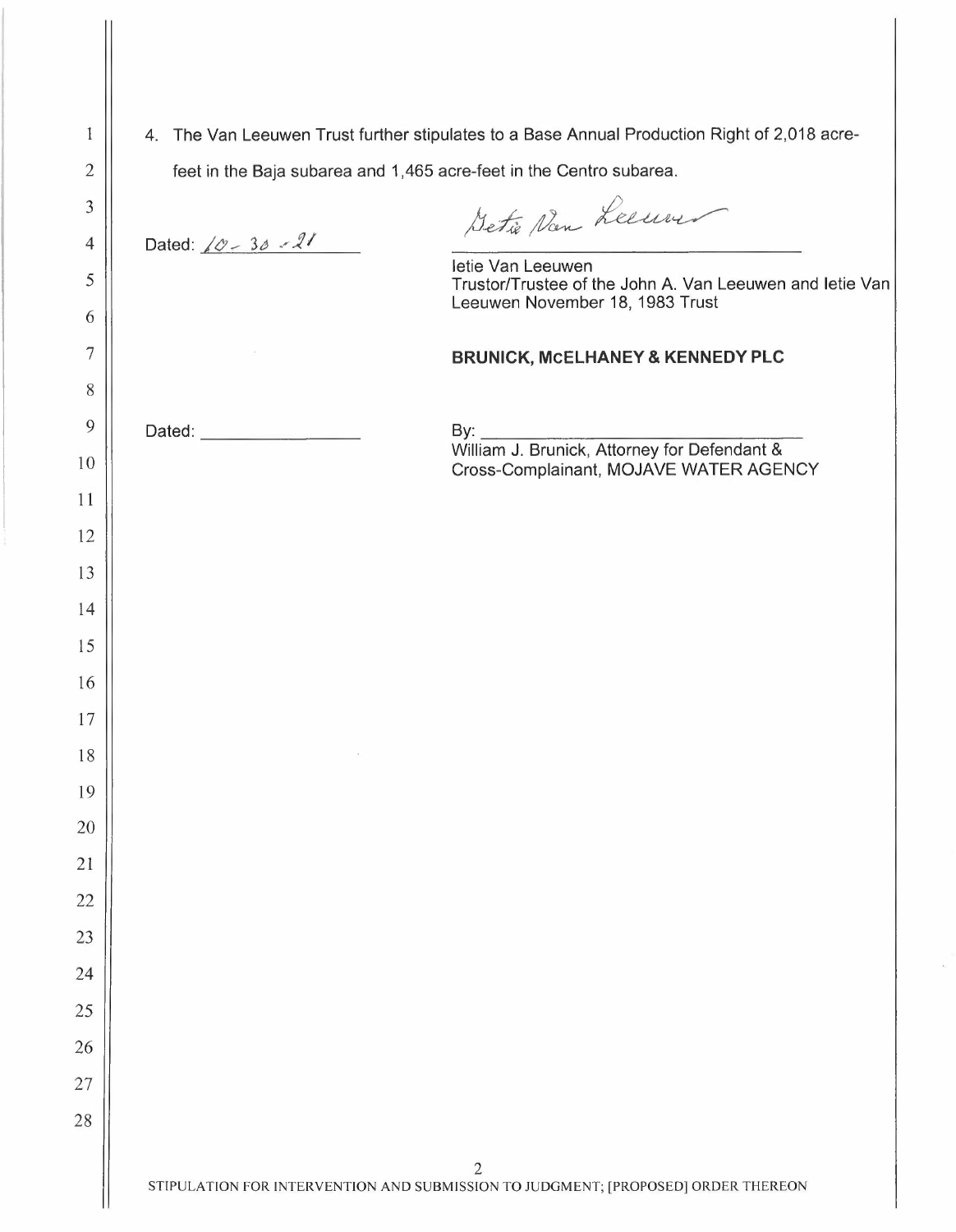| $\mathbf{1}$   |                                                                                   | <b>ORDER PURSUANT TO STIPULATION</b>                                                                   |  |  |  |
|----------------|-----------------------------------------------------------------------------------|--------------------------------------------------------------------------------------------------------|--|--|--|
| $\overline{2}$ |                                                                                   | Pursuant to the stipulation recited above, IT IS HEREBY ORDERED:                                       |  |  |  |
| 3              |                                                                                   | A. The requested leave to intervene is granted. The John A. Van Leeuwen and letie Van                  |  |  |  |
| 4              |                                                                                   | Leeuwen November 18, 1983 Trust is hereby made a party to this action and is bound by                  |  |  |  |
| 5              |                                                                                   | the terms of the Judgment after Trial, dated January 10, 1996 as thereafter amended.                   |  |  |  |
| 6              | В.                                                                                | This order is conditioned on there being no meritorious objections to the intervention. If any         |  |  |  |
| 7              |                                                                                   | party to this action opposes the intervention of The John A. Van Leeuwen and letie Van                 |  |  |  |
| 8              |                                                                                   | Leeuwen November 18, 1983 Trust for any reason, that party shall file a written objection to           |  |  |  |
| 9              |                                                                                   | the intervention with the Court no later than 30 days from the date that the Watermaster               |  |  |  |
| 10             |                                                                                   | sends out written notice of this order.                                                                |  |  |  |
| 11             |                                                                                   | C. If any such objection is filed, the party filing the objection shall deliver a copy of that party's |  |  |  |
| 12             |                                                                                   | objection to the Watermaster no later than three court days after the filing date.                     |  |  |  |
| 13             |                                                                                   | D. The Watermaster shall promptly serve copies of the objection on all other parties and shall         |  |  |  |
| 14             |                                                                                   | file a proof of service with the Court.                                                                |  |  |  |
| 15             |                                                                                   | E. Upon receiving a conformed copy of an objection, the Watermaster shall request a hearing            |  |  |  |
| 16             |                                                                                   | date from the Court.                                                                                   |  |  |  |
| 17             |                                                                                   | F. If no objection is filed within the time specified above, then this order granting intervention     |  |  |  |
| 18             |                                                                                   | and submitting the intervenor to the terms of the Judgment after Trial shall become final and          |  |  |  |
| 19             |                                                                                   | unconditional without further order of this Court.                                                     |  |  |  |
| 20             |                                                                                   | G. If an objection is filed but overruled following a hearing on that objection, then the order shall  |  |  |  |
| 21             |                                                                                   | become final and unconditional upon the entry of the order overruling that objection.                  |  |  |  |
| 22             |                                                                                   |                                                                                                        |  |  |  |
| 23             |                                                                                   |                                                                                                        |  |  |  |
| 24             |                                                                                   | Dated: <u>____________________</u>                                                                     |  |  |  |
| 25             |                                                                                   | Hon. Craig G. Riemer<br>Judge of the Superior Court                                                    |  |  |  |
| 26             |                                                                                   |                                                                                                        |  |  |  |
| 27             |                                                                                   |                                                                                                        |  |  |  |
| 28             |                                                                                   |                                                                                                        |  |  |  |
|                |                                                                                   | 3                                                                                                      |  |  |  |
|                | STIPULATION FOR INTERVENTION AND SUBMISSION TO JUDGMENT; [PROPOSED] ORDER THEREON |                                                                                                        |  |  |  |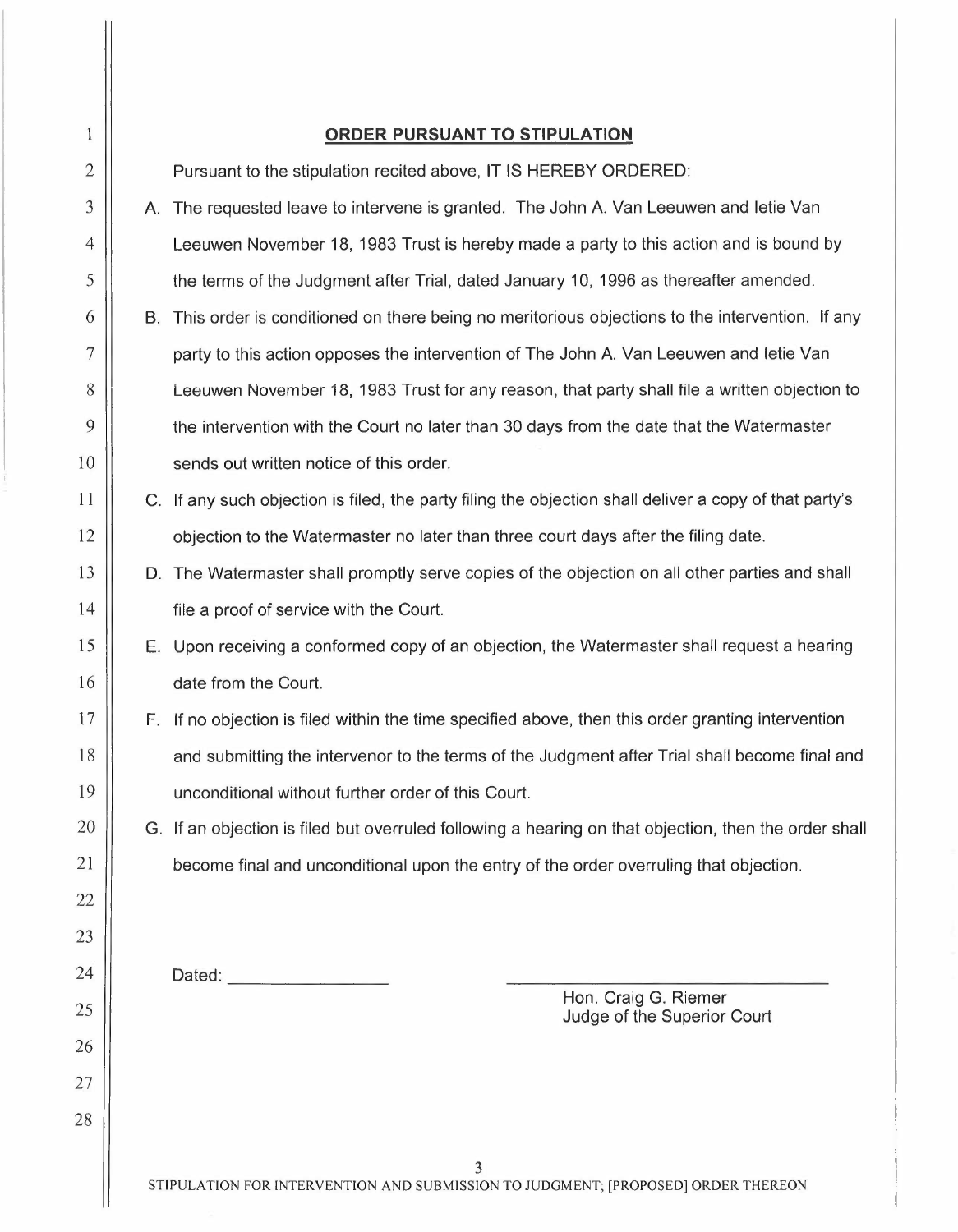## **PROOF OF SERVICE**

## **STATE OF CALIFORNIA } COUNTY OF SAN BERNARDINO}**

I am employed in the County of the San Bernardino, State of California. I am over the age of 18 and not a party to the within action; my business address is 13846 Conference Center Drive, Apple Valley, California 92307.

On December 2, 2021, the document(s) described below were served pursuant to the Mojave Basin Area Watermaster's Rules and Regulations paragraph 8.B.2 which provides for service by electronic mail upon election by the Party or paragraph 10.D, which provides that Watermaster shall mail a postcard describing each document being served, to each Party or its designee according to the official service list, a copy of which is attached hereto, and which shall be maintained by the Mojave Basin Area Watermaster pursuant to Paragraph 37 of the Judgment. Served documents will be posted to and maintained on the Mojave Water Agency's internet website for printing and/or download by Parties wishing to do so.

Document(s) filed with the court and served herein are described as follows:

## **STIPULATION FOR INTERVENTION AND SUBMISSION TO JUDGMENT; [PROPOSED] ORDER THEREON**

 $X$  (STATE) I declare under penalty of perjury under the laws of the State of California that the above is true and correct.

Executed on December 2, 2021 at Apple Valley, California.

 $2$  fluid

Jeffrey D. Ruesch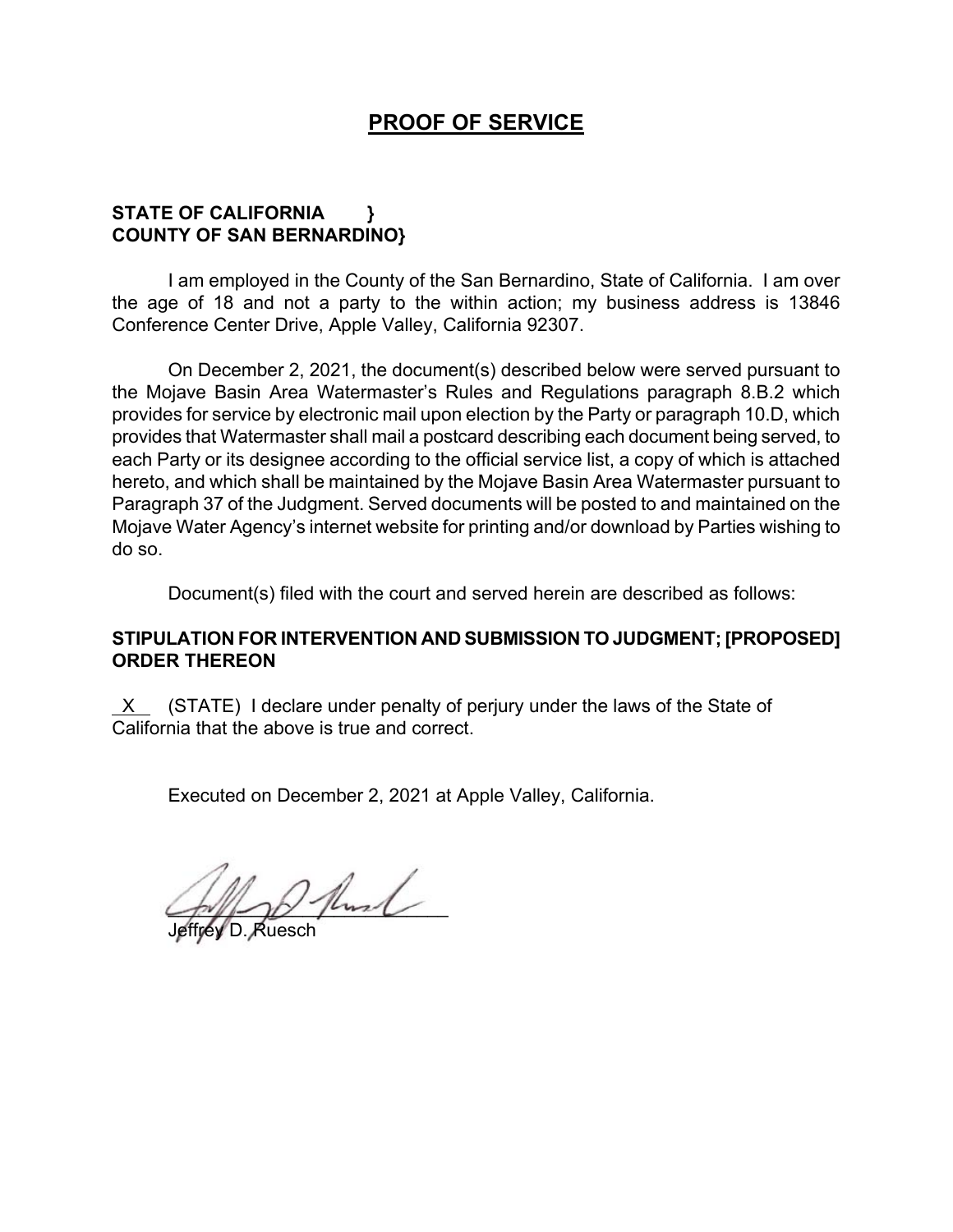

# **eSubmit – Document Submission Portal**

**Delivery Confirmation**

| <b>Submission ID</b><br>11018873                                                                                                                                                                            |                   | <b>Date Received</b><br>12/2/2021 4:06:28 PM |  |                             |                  |                       |            |  |  |  |
|-------------------------------------------------------------------------------------------------------------------------------------------------------------------------------------------------------------|-------------------|----------------------------------------------|--|-----------------------------|------------------|-----------------------|------------|--|--|--|
|                                                                                                                                                                                                             |                   |                                              |  |                             |                  |                       |            |  |  |  |
| <b>First Name</b>                                                                                                                                                                                           |                   | <b>Middle Name</b>                           |  |                             | <b>Last Name</b> |                       |            |  |  |  |
| William                                                                                                                                                                                                     |                   | J                                            |  | <b>Brunick</b>              |                  |                       |            |  |  |  |
|                                                                                                                                                                                                             |                   |                                              |  |                             |                  |                       |            |  |  |  |
| <b>Street Address</b>                                                                                                                                                                                       |                   | <b>City</b>                                  |  |                             |                  | <b>State</b>          | <b>Zip</b> |  |  |  |
| 1839 Commercenter West, P.O. Box 13130                                                                                                                                                                      |                   |                                              |  | San Bernardino              |                  | CA                    | 92423      |  |  |  |
| <b>Phone Number</b>                                                                                                                                                                                         | <b>Fax Number</b> |                                              |  | <b>Company / Agency</b>     |                  |                       |            |  |  |  |
| (909) 889-8301                                                                                                                                                                                              |                   |                                              |  | Brunick McElhaney & Kennedy |                  |                       |            |  |  |  |
| <b>Email Address</b>                                                                                                                                                                                        |                   |                                              |  |                             |                  |                       |            |  |  |  |
| jquihuis@bmklawplc.com                                                                                                                                                                                      |                   |                                              |  |                             |                  |                       |            |  |  |  |
|                                                                                                                                                                                                             |                   |                                              |  |                             |                  |                       |            |  |  |  |
| <b>New Case</b>                                                                                                                                                                                             |                   | <b>Case Number</b>                           |  | <b>Case Type</b>            |                  | <b>Court Location</b> |            |  |  |  |
| <b>No</b>                                                                                                                                                                                                   | 208568            |                                              |  | Civil                       |                  | Riverside             |            |  |  |  |
| <b>Fee Waiver or Other Exemption</b>                                                                                                                                                                        |                   |                                              |  |                             |                  |                       |            |  |  |  |
| None                                                                                                                                                                                                        |                   |                                              |  |                             |                  |                       |            |  |  |  |
| <b>Filing as an Attorney</b>                                                                                                                                                                                |                   | <b>Bar Number</b>                            |  | <b>Attorney for</b>         |                  |                       |            |  |  |  |
| Yes                                                                                                                                                                                                         |                   | 46289                                        |  | Mojave Water Agency         |                  |                       |            |  |  |  |
|                                                                                                                                                                                                             |                   |                                              |  |                             |                  |                       |            |  |  |  |
| <b>Documents</b>                                                                                                                                                                                            |                   |                                              |  |                             |                  |                       |            |  |  |  |
| Stipulation for Intervention and Proposed Order<br>1                                                                                                                                                        |                   |                                              |  |                             |                  |                       |            |  |  |  |
|                                                                                                                                                                                                             |                   |                                              |  |                             |                  |                       |            |  |  |  |
| <b>Notes / Special Instructions</b>                                                                                                                                                                         |                   |                                              |  |                             |                  |                       |            |  |  |  |
|                                                                                                                                                                                                             |                   |                                              |  |                             |                  |                       |            |  |  |  |
|                                                                                                                                                                                                             |                   |                                              |  |                             |                  |                       |            |  |  |  |
| <b>IMPORTANT:</b> This document serves as a confirmation of delivery only and the submitted documents have not<br>yet been processed and/or filed by the Superior Court of California, County of Riverside. |                   |                                              |  |                             |                  |                       |            |  |  |  |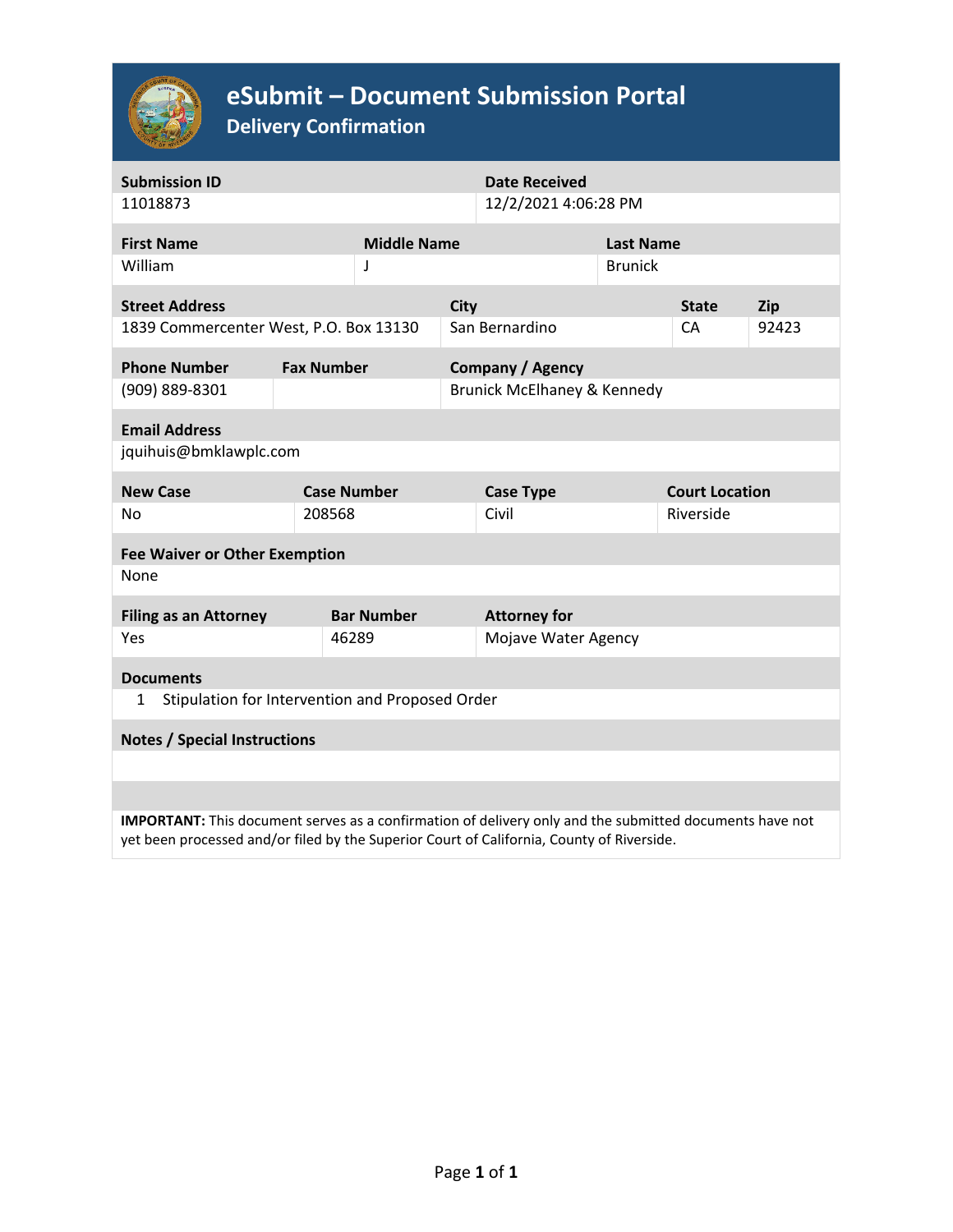35250 Yermo, LLC 11273 Palms Blvd., Ste. D. Los Angeles, CA 90066-2122 Attn: Roberto Munoz

Ades, John and Devon (via email) (adesdevon@gmail.com)

Ahn Revocable Living Trust (via email) P. O. Box 45 Apple Valley, CA 92307-0001 Attn: Chun Soo and Wha Ja Ahn<br>(chunsooahn@naver.com)

Ahn, Chun Soo and Wha Ja (via email) P. O. Box 45 Apple Valley, CA 92307-0001 Attn: Chun Soo Ahn (chunsooahn@naver.com) Ake, Charles J. and Marjorie M.

American States Water Company 160 Via Verde, Ste. 100 San Dimas, CA 91773-5121 Attn: Ana Chavez Anderson, Ross C. and Betty J.

Apple Valley Heights County Water District P. O. Box 938 Apple Valley, CA 92308-0938 Attn: Matthew Patterson

Apple Valley, Town Of 14955 Dale Evans Parkway Apple Valley, CA 92307-3061 Attn: Tina Kuhns Archibek, Eric

Atchison, Topeka, Santa Fe Railway Company (via email) 2650 Lou Menk Drive, MOB-2 Fort Worth, TX 76131-2825 Attn: Blaine Bilderback (Blaine.Bilderback@bnsf.com)

Bar H Mutual Water Company (via email) P. O. Box 844 Lucerne Valley, CA 92356-0844 Attn: Daniel Shaw (barhwater@gmail.com) Barber, James B.

Baron, Susan and Palmer, Curtis 141 Road 2390 Aztec, NM 87410-9322 Attn: Curtis Palmer

Abshire, David V. P. O. Box # 2059 Lucerne Valley, CA 92356-2059 Attn: John McCallum

Aerochem, Inc. (via email) 4001 El Mirage Rd. Adelanto, CA 92301-9489 Attn: Pedro Dumaua (pdumaua@ducommun.com)

Ahn Revocable Trust (via email) 29775 Hunter Road Murrieta, CA 92563-6710 Attn: Simon Ahn (ssahn58@gmail.com)

2301 Muriel Drive, Apt. 67 Barstow, CA 92311-6757

13853 Oakmont Dr. Victorville, CA 92395-4832

Apple Valley Unified School District 12555 Navajo Road Apple Valley, CA 92308-7256 Attn: Mathew Schulenberg

41717 Silver Valley Road Newberry Springs, CA 92365-9517

Avila, Angel and Evalia 1523 S. Visalia

43774 Cottonwood Road Newberry Springs, CA 92365

Barstow, City of (via email) 220 East Mountain View Street -Suite A Barstow, CA 92311 Attn: Jennifer Riley (hriley@barstowca.org) Adelanto, City Of 11600 Air Expressway Adelanto, CA 92301-1914 Attn: Daniel Best

Agcon, Inc. (via email) 17671 Bear Valley Road Hesperia, CA 92345-4902 Attn: Lori Clifton (lclifton@robarenterprises.com)

Ahn, Chun Soo and David (via email) P. O. Box 45 Apple Valley, CA 92307-0001 Attn: Chun Soo Ahn (davidahnmd@gmail.com, chunsooahn@naver.com)

America United Development, LLC (via email) 19625 Shelyn Drive Rowland Heights, CA 91748-3246 Attn: Paul Tsai (paul@ezzlife.com)

Apple Valley Foothill County Water District (via email) 22545 Del Oro Road Apple Valley, CA 92308-8206 Attn: Daniel B. Smith (avfcwd@gmail.com)

Apple Valley View Mutual Water Company P. O. Box 3680 Apple Valley, CA 92307-0072 Attn: Emely and Joe Saltmeris

Atchison, Topeka, Santa Fe Railway Company 2301 Lou Menk Drive, GOB-3W Fort Worth, TX 76131-2825 Attn: Blaine Bilderback

Compton, CA 90220-3946 Bailey 2007 Living Revocable Trust, Sheré R. (via email) 10428 National Blvd Los Angeles, CA 90034-4664 Attn: Sheré R. Bailey (LegalPeopleService@gmail.com)

> Bar-Len Mutual Water Company (via email) P. O. Box 77 Barstow, CA 92312-0077 Attn: Casey Slusser (barlenwater@hotmail.com; casey.slusser@gmail.com)

Bass Trust, Newton T. 14924 Chamber Lane Apple Valley, CA 92307-4912 Attn: Barbara Davison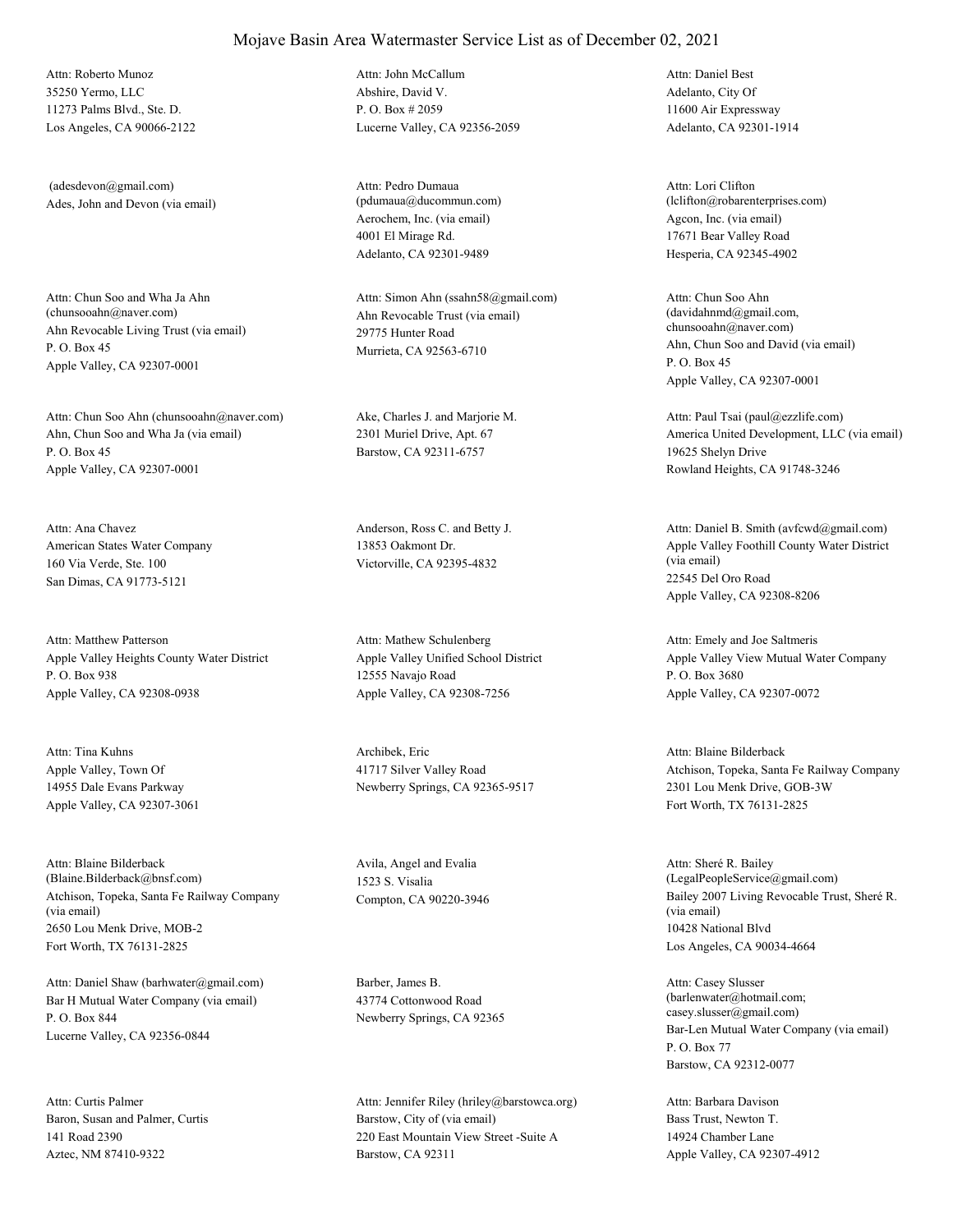Bastianon Revocable Trust 9484 Iroquois Rd. Apple Valley, CA 92308-9151 Attn: Remo E. Bastianon

Bell, Charles H. Trust dated March 7, 2014 (via email) P. O. Box 193 Lucerne Valley, CA 92356-0193 Attn: Chuck Bell (chuckb@sisp.net) Best, Byron L.

Box, Geary S. and Laura P. O. Box 402564 Hesperia, CA 92340-2564

Brown, Jennifer 10001 Choiceana Ave. Hesperia, CA 92345

Bubier, Diane Gail (via email) 46263 Bedford Rd. Newberry Springs, CA 92365-9819 (bubierbear@msn.com)

Bush, Kevin (via email) 7768 Sterling Ave. San Bernardino, CA 92410-4741 (kjbco@yahoo.com)

CalMat Company 405 N. Indian Hill Blvd. Claremont, CA 91711-4614 Attn: Robert W. Bowcock

Camanga, Tony and Marietta 48924 Bedford Rd. Newberry Springs, CA 92365 Attn: Tony Camanga

Casa Colina Foundation P.O. Box 1760 Lucerne Valley, CA 92356 Attn: Kevin Mangold

Beinschroth Family Trust (via email) 18794 Sentenac Apple Valley, CA 92307-5342 Attn: Mike Beinschroth (Beinschroth@gmail.com)

21461 Camino Trebol Lake Forest, CA 92630-2011

Brommer House Trust 9435 Strathmore Lane Riverside, CA 92509-0941 Attn: Marvin Brommer

Bruneau, Karen 19575 Bear Valley Rd. Apple Valley, CA 92308-5104

Budget Finance Company 1849 Sawtelle Blvd., Ste. 700 Los Angeles, CA 90025-7012 Attn: Noah Furie Bunnell, Dick

Calico Lakes Homeowners Association (via email) 11860 Pierce Street, Suite 100 Riverside, CA 92505-5178 Attn: Shanna Ghale (shanna.ghale@associa.us)

CalPortland Company - Agriculture (via email) P. O. Box 146 Oro Grande, CA 92368-0146 Attn: Catalina Fernandez-Moores (cfernadez@calportland.com)

Campbell, M. A. and Dianne 12526 Donegal Way Houston, TX 77047-2810 Attn: Myron Campbell II Carlton, Susan

CDFW - Camp Cady (via email) 4775 Bird Farm Road Chino Hills, CA 91709-3175 Attn: Danielle Stewart (danielle.stewart@wildlife.ca.gov; Richard.Kim@wildlife.ca.gov; Alisa.Ellsworth@wildlife.ca.gov)

Beinschroth, Andy Eric 6719 Deep Creek Road Apple Valley, CA 92308-8711

Borja, Leonil T. and Tital L. 20784 Iris Canyon Road Riverside, CA 92508-

Brown, Bobby G. and Valeria R. 26776 Vista Road Helendale, CA 92342-9789 Attn: Paul Johnson

Bryant, Ian (via email) 15434 Sequoia Avenue - Office Hesperia, CA 92345-1667 (irim@aol.com)

8589 Volga River Circle Fountain Valley, CA 92708-5536

California Department Of Transportation (via email) 464 W. 4th Street San Bernardino, CA 92401-1407 Attn: Michael P. Naze (michael.naze@dot.ca.gov)

CalPortland Company - Oro Grande Plant (via email) P. O. Box 146 Oro Grande, CA 92368-0146 Attn: Catalina Fernandez-Moores (cfernandez@calportland.com)

P.O. Box 193 Yermo, CA 92398-0193

CDFW - Mojave Narrows Regional Park 777 E. Rialto Avenue San Bernardino, CA 92415-1005 Attn: Beahta Davis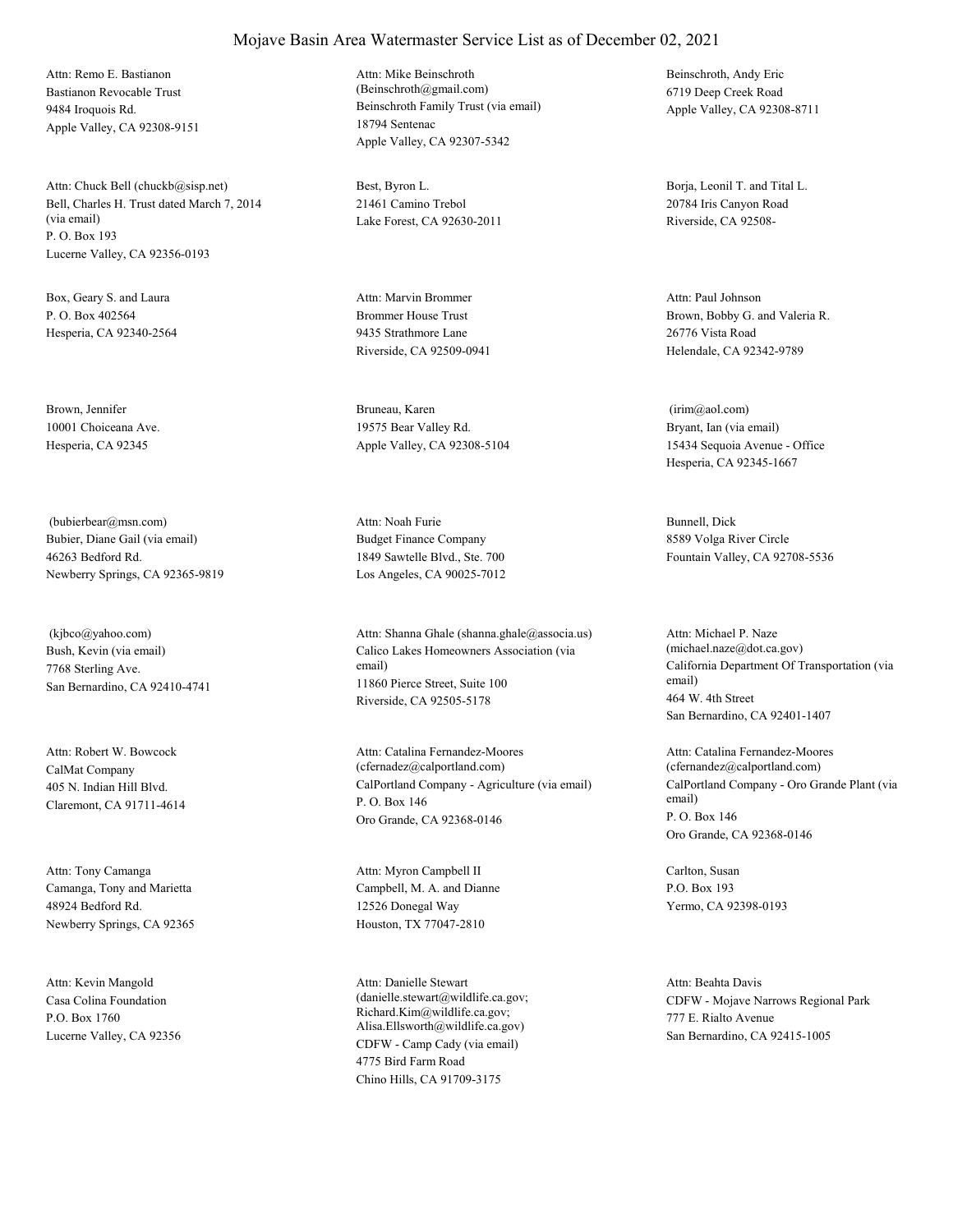CDFW - Mojave River Fish Hatchery (via email) 12550 Jacaranda Avenue Victorville, CA 92395-5183 Attn: Paco Cabral (paco.cabral@wildlife.ca.gov; rebecca.jones@wildlife.ca.gov) Cemex, Inc. (via email)

Chafa, Larry R. and Delinda C. P. O. Box 796 Ronan, MT 59864-0796 Attn: Allene Rozell Cherie Krack

Choi, Yong Il and Joung Ae 34424 Mountain View Road Hinkley, CA 92347-9412

Chung, et al. 11446 Midway Ave. Lucerne Valley, CA 92356-8792 Attn: Hwa-Yong Chung Clark, Arthur

Club View Partners 9903 Santa Monica Blvd., PMB #541 Beverly Hills, CA 90212-1671 Attn: Manoucher Sarbaz Conner, William H.

Corbridge, Linda S. 8743 Vivero St Rancho Cucamonga, CA 91730- Attn: George Starke Cross, Francis and Beverly

Crown Cambria, LLC (via email) 9860 Gidley St. El Monte, CA 91731-1110 Attn: Jay Hooper (jayho123@gmail.com)

Daggett Community Services District (via email) P. O. Box 308 Daggett, CA 92327-0308 Attn: Crystal Romero (daggettcsd@outlook.com; daggettwater427@gmail.com)

Dahlquist, George R. (via email) 8535 Vine Valley Drive Sun Valley, CA 91352- (ron@dadcopowerandlights.com) Darr, James S.

16888 North E. Street Victorville, CA 92394-2999 Attn: Alejandra Silva (alejandrav.silva@cemex.com) Center Water Company

Chamisal Mutual Water Company 1442 El Mirage Road El Mirage, CA 92301-9500 Attn: Mary M Ross

Chong, Joan (via email) 35000 Indian Trail Helendale, CA 92342-9782 (joancksp@hotmail.com) Christison, Joel

P. O. Box 4513 Blue Jay, CA 92317-4513

11535 Mint Canyon Rd. Agua Dulce, CA 91390-4577

156 W 100 N Jerome, ID 83385-5256

Crystal Lakes Property Owners Association P. O. Box 351 Yermo, CA 92398 Attn: Alessia Morris

Daggett Ranch, LLC P. O. Box 112 Daggett, CA 92327-0112 Attn: Steve and Dana Rivett

40716 Highway 395 Boron, CA 93516

P. O. Box 616 Lucerne Valley, CA 92356-0616 Attn: Mary Tarrab

Cheyenne Lake, Inc. (via email) 44658 Valley Center Rd Newberry Springs, CA 92365- Attn: Carl Pugh (cpugh3@aol.com)

P. O. Box 2635 Big River, CA 92242-2635

Clark, Gary and Beth A. 2443 Topanga Dr. Bullhead City, AZ 86442-8464 Attn: Erik Archibek

Contratto, Ersula 21814 Hinkley Road Barstow, CA 92311

Cross, Sharon I. P. O. Box 922 Lucerne Valley, CA 92356

DaCosta, Dean Edward (via email) 32307 Foothill Road Lucerne Valley, CA 92356-8526 (dacostadean@gmail.com)

Daggett Solar Power 3 LLC (via email) 5780 Fleet Street, Suite 130 Carlsbad, CA 92008-4715 Attn: James Kelly (James.Kelly@clearwayenergy.com)

De Jong Family Trust 46561 Fairview Road Newberry Springs, CA 92365-9230 Attn: Alan L. De Jong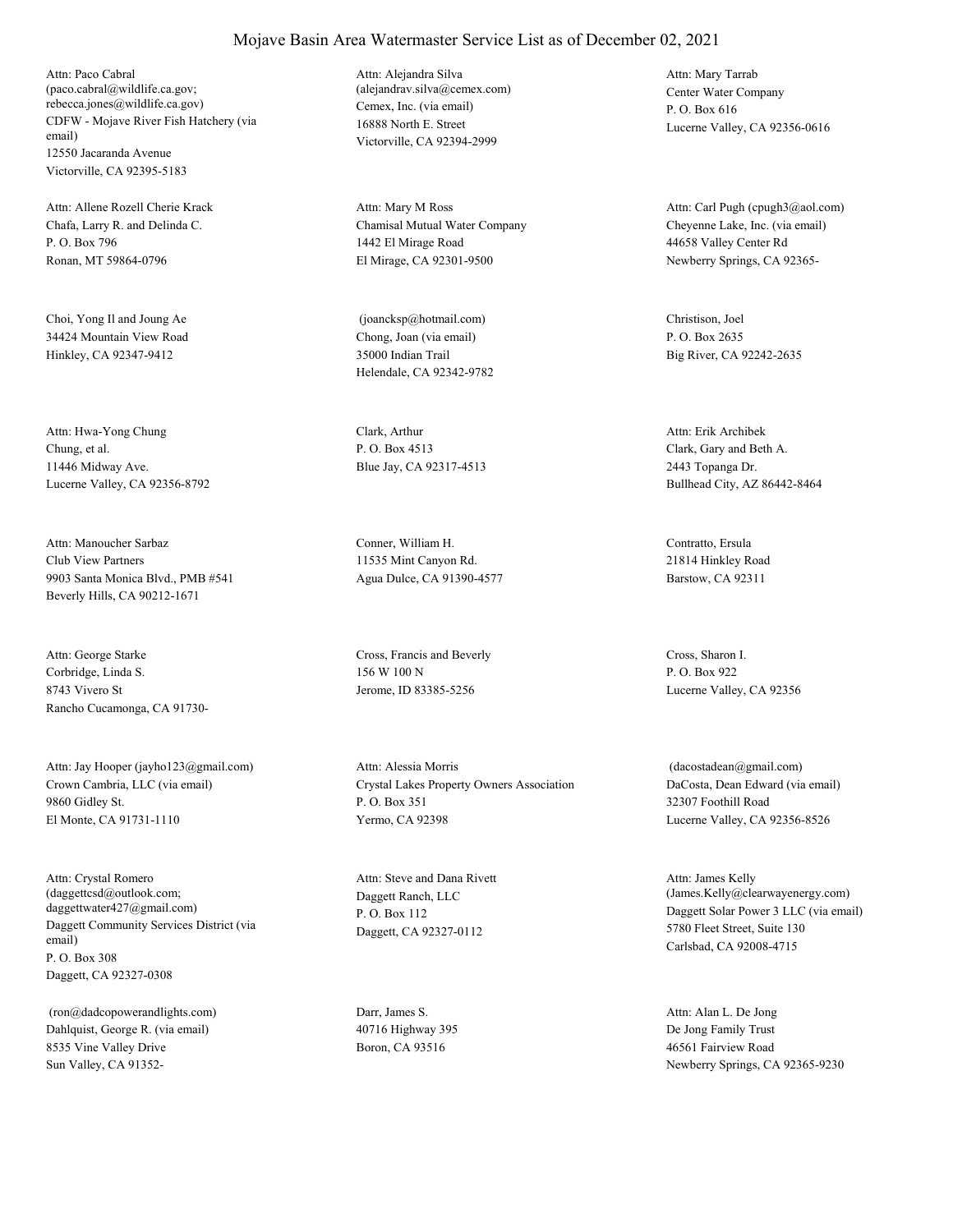Dennison, Quentin D. - Clegg, Frizell and Joke 44579 Temescal Street Newberry Springs, CA 92365 Attn: Randy Wagner

Desert Springs Mutual Water Company P. O. Box 396 Lucerne Valley, CA 92356-0396 Attn: Denise Courtney

Donaldson, Jerry and Beverly 16736 B Road Delta, CO 81416-8501

Douglas, Tina P.O. Box 1730 Lucerne Valley, CA 92356- Attn: David Looper Dowell, Leonard

Evert Family Trust (via email) 19201 Parker Circle Villa Park, CA 92861-1302 Attn: Stephanie L. Evert (severt2166@aol.com)

Fejfar, Monica Kay 34080 Ord Street Newberry Springs, CA 92365-9791

Finch, Jenifer (via email) 9797 Lewis Lane Apple Valley, CA 92308-8357 (ropingmom3@yahoo.com)

Fisher Trust, Jerome R. 7603 Hazeltine Van Nuys, CA 91405 Attn: Paul Johnson

Frazier, et al. 8707 Deep Creek Rd Apple Valley, CA 92308- Attn: Martin Frazier

Gabrych, Eugene 2006 Old Highway 395 Fallbrook, CA 92028

Desert Dawn Mutual Water Company P. O. Box 392 Lucerne Valley, CA 92356-0392 Attn: Marie McDaniel

DLW Revocable Trust 13830 Choco Rd. Apple Valley, CA 92307-5525 Attn: Debby Wyatt

Dora Land, Inc. P. O. Box 1405 Apple Valley, CA 92307-0026 Attn: Jeffery Lidman

345 E Carson St. Carson, CA 90745-2709

Eygnor, Robert E. 23032 Bryman Road

Fernandez, Arturo (via email) 28 Calle Fortuna Rancho Santa Margarita, CA 92688-2627 (afc30@yahoo.com) Ferro, Dennis and Norma

First CPA LLC (via email) 10045 Brockway St. El Monte, CA 91733-1107 Attn: Alex and Jerrica Liu (alexliu1950@gmail.com;

Foothill Estates MHP, LLC (via email) 9454 Wilshire Blvd., Ste. 920 Beverly Hills, CA 90212-2925 Attn: Camille Yusufov (Allen@skylinecompany.com) Frates, D. Cole (via email)

Friend, Joseph and Deborah P. O. Box 253 Barstow, CA 92312-0253 Attn: Deborah A. Friend

Gabrych, Eugene 2006 Old Highway 395 Fallbrook, CA 92028-8816 Desert Girlz LLC (via email) 10757 Lincoln Road Lucerne Valley, CA 92356-7 Attn: Zaritsky Penny (pennyzaritsky2000@yahoo.com)

Dolch Living Trust Robert and Judith 4181 Kramer Lane Bellingham, WA 98226-7145 Attn: Judith Dolch-Partridge, Trustee

Dorrance, David W. and Tamela L. 2027 Valleria Court Sugar Land, TX 77479- Attn: David Dorrance

Evenson, Edwin H. and Joycelaine C. P. O. Box 66 Oro Grande, CA 92368-0066

Oro Grande, CA 92368-9642 Federal Bureau of Prisons, Victorville (via email) P. O. Box 5400 Adelanto, CA 92301-5400 Attn: David Dittenmore (d2dittemore@bop.gov)

> 1311 1st Ave. N Jacksonville Beach, FL 32250-3512

alexroseanneliu@yahoo.com) Fischer Revocable Living Trust (via email) 1372 West 26th St. San Bernardino, CA 92405-3029 Attn: Carl Fischer (carlsfischer@hotmail.com; fischer@fischercompanies.com)

> 113 S La Brea Ave., 3rd Floor Los Angeles, CA 90036-2998 (cfrates@renewablegroup.com)

Fundamental Christian Endeavors, Inc. (via email) 49191 Cherokee Road Newberry Springs, CA 92365 Attn: Mark Asay (bettybrock@ironwood.org; waltbrock@ironwood.org)

Gabrych, Eugene 34650 Minneola Rd Newberry Springs, CA 92365- Attn: Mitch Hammack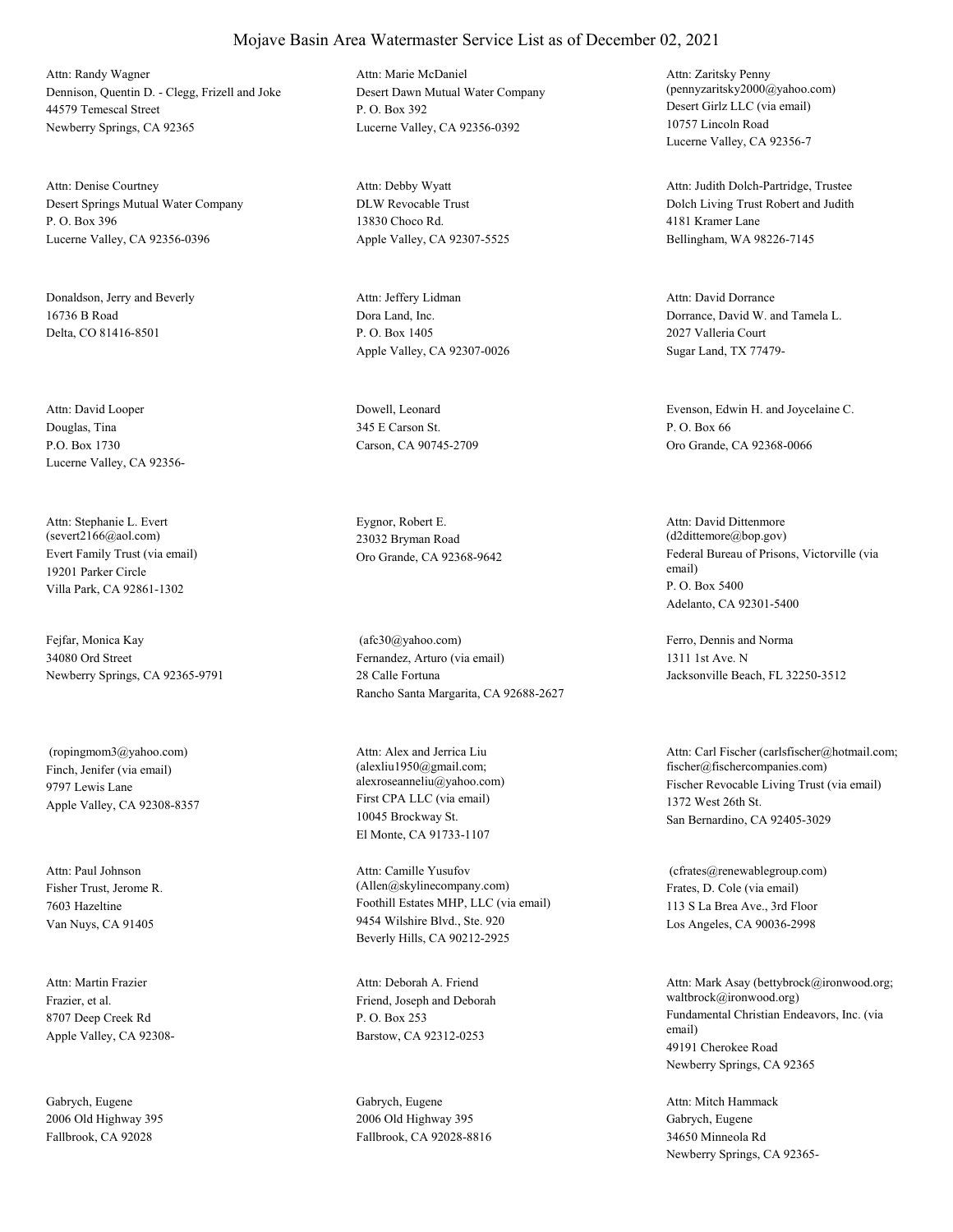Gaeta, Miguel and Maria 9366 Joshua Avenue Lucerne Valley, CA 92356-8273

Garcia, Daniel 9773 Summerhill Rd. Alta Loma, CA 91737-1668

Gayjikian, Samuel and Hazel 34534 Granite Road Lucerne Valley, CA 92356- Attn: Brent Peterson

Gordon Acres Water Company P. O. Box 1035 Lucerne Valley, CA 92356-1035 Attn: Gina Pellegrini Gray, George F. and Betty E.

Grill, Nicholas P. and Millie D. (via email) 35350 Mountain View Road Hinkley, CA 92347-9613 Attn: Nick Grill (terawatt@juno.com) Gubler, Hans

Gutierrez, Jose and Gloria 24116 Santa Fe

Hamilton Family Trust 19945 Round Up Way Apple Valley, CA 92308-8338 Attn: Doug and Cheryl Hamilton

Hanson Aggregates WRP, Inc. (via email) P. O. Box 1115 Corona, CA 92878-1115 Attn: Matt Wood (Matt.Wood@Hanson.com)

Harper Lake Company VIII (via email) 43880 Harper Lake Road Hinkley, CA 92347 Attn: Neal Davies (NDavies@terra-gen.com) Harter, Joe and Sue

Haskins, James J. 11352 Hesperia Road, #2 Hesperia, CA 92345-2165 Gaeta, Trinidad 10551 Dallas Avenue Lucerne Valley, CA 92356 Attn: Jay Storer

Gardena Mission Church, Inc. P. O. Box 304 Lucerne Valley, CA 92356-0304 Attn: Sang Hwal Kim Garg, Om P.

GenOn California South, LP (via email) P. O. Box 337 Daggett, CA 92327-0337 Attn: Jeffrey Edwards (jeffrey.edwards@genon.com)

975 Bryant Calimesa, CA 92320-1301

P. O. Box 3100

Hinkley, CA 92347 Haas, Bryan C. and Hinkle, Mary H. (via email) 14730 Tigertail Road Apple Valley, CA 92307-5249 Attn: Bryan C. Haas and Mary H. Hinkle (resrvc4you@aol.com) Hackbarth, Edward E. (via email)

> Handrinos, Nicole A. 1140 Parkdale Rd. Adelanto, CA 92301-9308 Attn: William Handrinos

Hareson, Nicholas and Mary 1737 Anza Avenue Vista, CA 92084-3236 Attn: Mary Jane Hareson

10902 Swan Lake Road Klamath Falls, OR 97603-9676

Hass, Pauline L. P. O. Box 273

Gaines Family Trust, Jack and Mary (via email) 8225 Marina Pacifica Drive N. Long Beach, CA 90803-7006 Attn: Bruce Gaines (bgaines4@verizon.net)

358 Chorus Irvine, CA 92618-1414

Golden State Water Company (via email) 160 Via Verde, Ste. 100 San Dimas, CA 91773-5121 Attn: Nereida Gonzalez (ana.chavez@gswater.com, Nereida.Gonzalez@gswater.com)

Green Acres Estates P. O. Box 29 Apple Valley, CA 92307-0001 Attn: Brian E. Bolin

Landers, CA 92285 Gulbranson, Merlin (via email) 511 Minnesota Ave W Gilbert, MN 55741- Attn: Tamara J Skoglund (TamaraMcKenzie@aol.com)

> 293 Winfield Circle Corona, CA 92880-6943 (hackbarthco@sbcglobal.net)

Hanify, Michael D., dba - White Bear Ranch PO BOX 1021 Yermo, CA 92398-1021 Attn: Donald F. Hanify

Harmsen Family Trust (via email) 23920 Community Blvd. Hinkley, CA 92347-9721 Attn: Kenny Harmsen (harmsencow@aol.com)

Harvey, Lisa M. (via email) P. O. Box 1187 Lucerne Valley, CA 92356- (harveyl.92356@gmail.com)

Newberry Springs, CA 92365- Helendale Community Services District (via email) P. O. Box 359 Helendale, CA 92342-0359 Attn: Craig Carlson (kcox@helendalecsd.org; ccarlson@helendalecsd.org)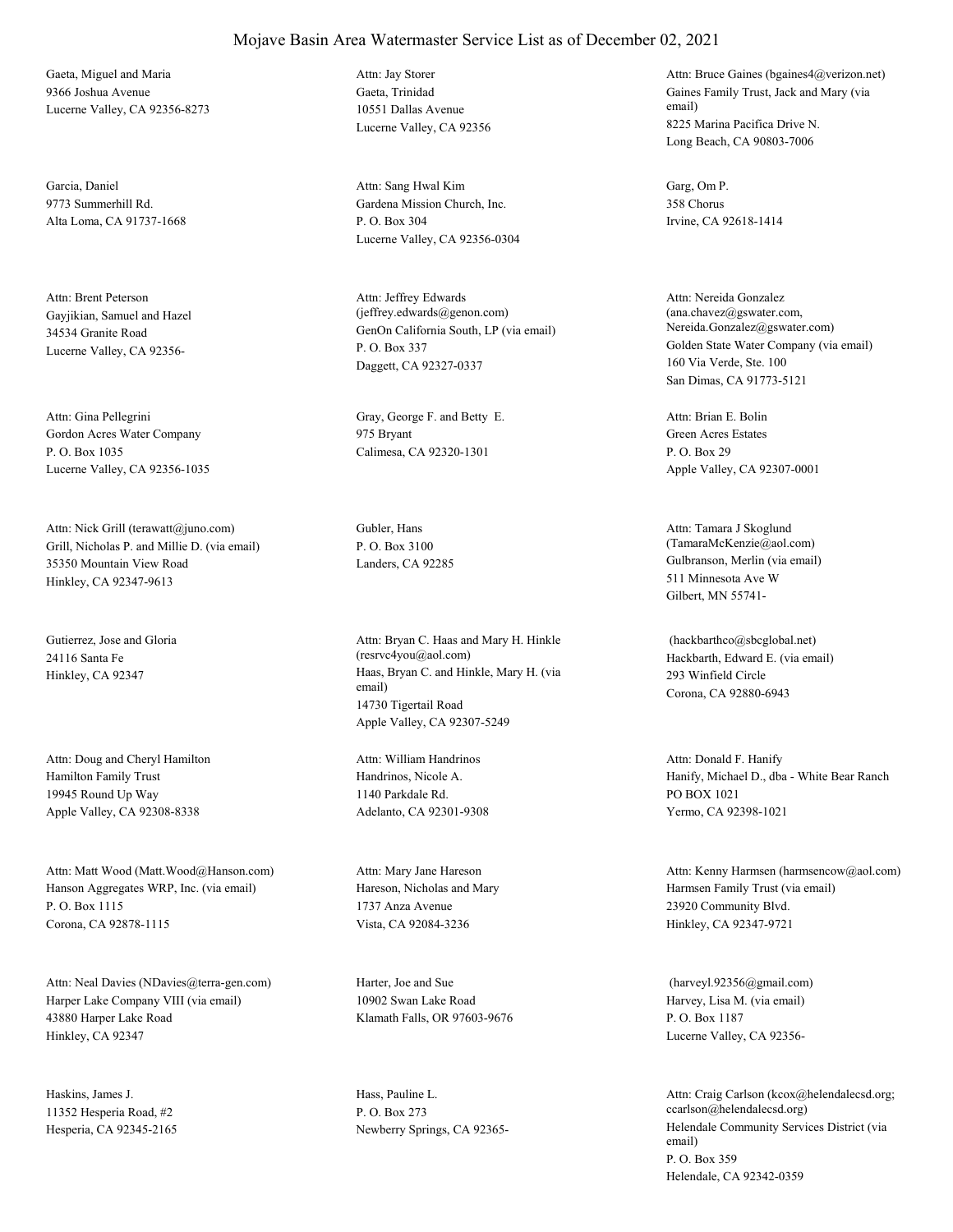Helendale School District P. O. Box 249 Helendale, CA 92342-0249 Attn: Joshua Behnke

Hert, Scott P. O. Box 590

Hesperia Water District (via email) 9700 7th Avenue Hesperia, CA 92345-3493 Attn: Jeremy McDonald (jmcdonald@cityofhesperia.us)

Hi Desert Mutual Water Company 23667 Gazana Street Barstow, CA 92311 Attn: Lisset Sardeson

Hi-Grade Materials Company (via email) 17671 Bear Valley Road Hesperia, CA 92345-4902 Attn: Lori Clifton (lclifton@robarenterprises.com) Hilarides 1998 Revocable Family Trust

Hitchin Lucerne, Inc. P. O. Box 749 Lucerne Valley, CA 92356-0749 Attn: Mary Thomas Ho, Ting-Seng and Ah-Git

Holway Jeffrey R and Patricia Gage (via email) 1401 Wewatta St. #1105 Denver, CO 80202-1348 Attn: Jeffrey R Holway and Patricia Gage (patricia.gage@yahoo.com)

Hong, Paul B. and May P. O. Box #1432 Covina, CA 91722-0432 Attn: Paul Hong

Horton's Children's Trust 47716 Fairview Road Newberry Springs, CA 92365-9258 Attn: Gretchen Horton

Huerta, Hector P. O. Box 2190 Temecula, CA 92593-2190 Attn: John Driscoll

## Mojave Basin Area Watermaster Service List as of December 02, 2021

Hendley, Rick and Barbara P. O. Box 972 Yermo, CA 92398-0972 Attn: Jeff Gallistel Hensley, Mark P.

Lucerne Valley, CA 92356-0590 Hesperia - Golf Course, City of (via email) 9700 Seventh Avenue Hesperia, CA 92345-3493 Attn: Jeremy McDonald (jmcdonald@cityofhesperia.us)

> Hesperia, City of (via email) 9700 Seventh Avenue Hesperia, CA 92345-3493 Attn: Jeremy McDonald<br>(tsouza@cityofhesperia.us)

Hiett, Harry L. (via email) P. O. Box 272 Daggett, CA 92327-0272 (leehiett@hotmail.com)

37404 Harvard Road Newberry Springs, CA 92365 Attn: Frank Hilarides

P.O. Box 20001 Bakersfield, CA 93390-0001

Holway, Jeffrey R 1401 Wewatta St. #1105 Denver, CO 80202-1348

Hood Family Trust 2142 W Paseo Del Mar San Pedro, CA 90732-4557 Attn: Sandra D. Hood

Howard, et al. PO Box 10 Park City, MT 59063- Attn: David Howard

Hunt, Connie (via email) 39392 Burnside Loop Astoria, OR 97103-8248 (hunt5089@outlook.com) 35523 Mountain View Rd Hinkley, CA 92347-9613

Hesperia Venture I, LLC (via email) 10 Western Road Wheatland, WY 82201-8936 Attn: Janie Martines (janiemartines@gmail.com)

Hettinga Revocable Trust (via email) 14651 South Grove Ave. Ontario, CA 91762-7704 Attn: Patricia Mohr (ghd123@earthlink.net)

High Desert Associates, Inc. 405 North Indian Hill Blvd. Claremont, CA 91711-4614 Attn: Robert W. Bowcock

Hill Family Trust and Hill's Ranch, Inc. (via email) 84 Dewey Street Ashland, OR 97520- Attn: Katherine Hill (Khill9@comcast.net)

Hollister, Robert H. and Ruth M. 2832 Buendia Mission Viejo, CA 92691- Attn: Joan Rohrer

Holy Heavenly Lake, LLC 1261 S. Lincoln Ave. Monterey Park, CA 91755-5017 Attn: Katherine K Hsu

Horton, John 47716 Fairview Road Newberry Springs, CA 92365-9258 Attn: Gretchen Horton

Hubbard, Ester and Mizuno, Arlean 47722 Kiloran St. Newberry Springs, CA 92365-9529 Attn: Ester Hubbard

Hunt, Ralph M. and Lillian F. P. O. Box 603 Yermo, CA 92398-0603 Attn: Ralph Hunt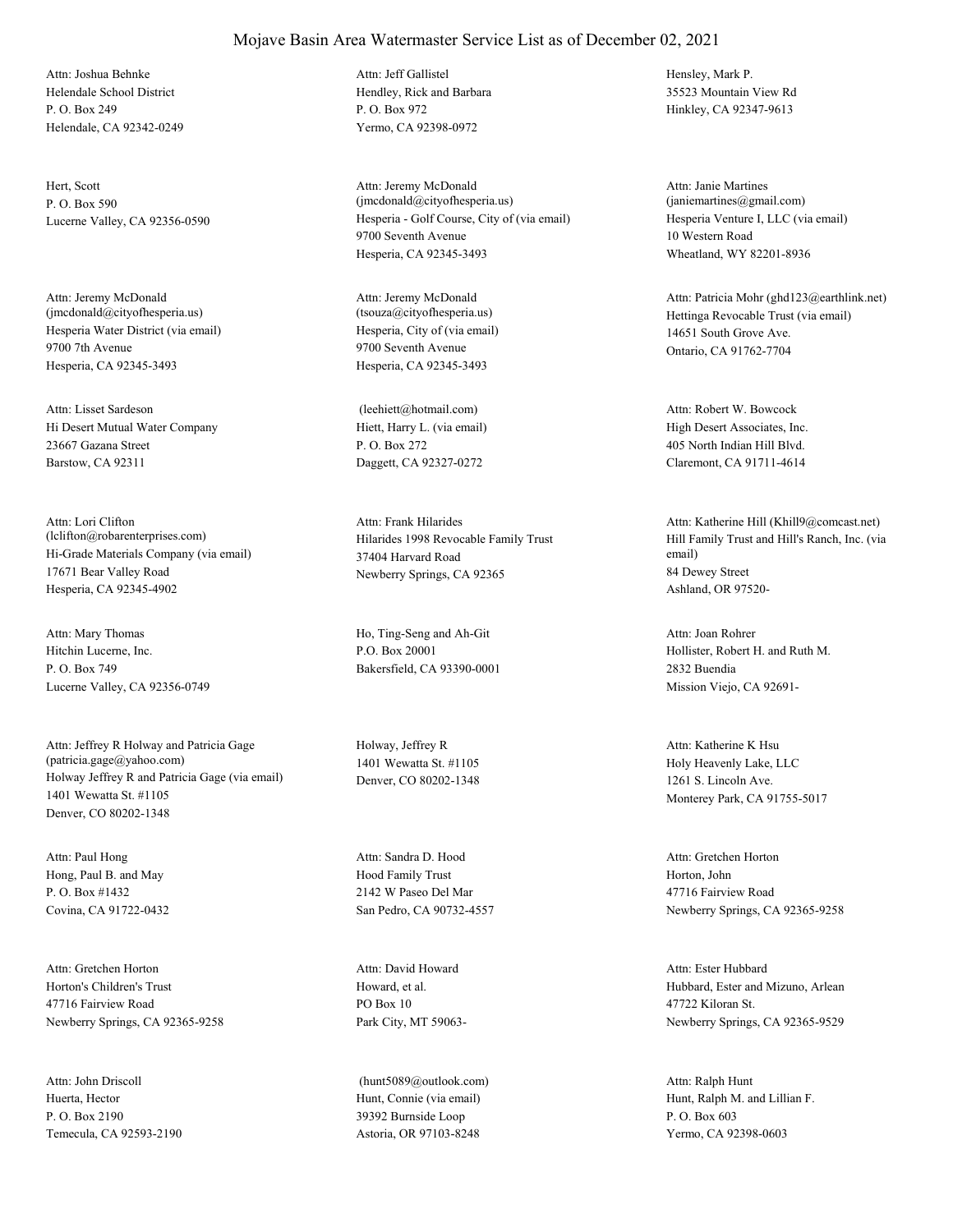Hyatt, James and Brenda (via email) 31726 Fremont Road Newberry Springs, CA 92365 Attn: Daniel and Karen Gray (calivolunteer@verizon.net) Im, Nicholas Nak-Kyun (via email)

Italmood Inc., et. al. (via email) 80 Maple Road Easton, CT 06612-1036 Attn: Sebastian Marzaro (italmood@aol.com)

Jamboree Housing Corporation (via email) 15940 Stoddard Wells Rd - Office Victorville, CA 92395-2800 Attn: Audrey Goller (linda.rainer@newportpacific.com)

Johnson, Paul (via email) 10456 Deep Creek Road Apple Valley, CA 92308-8330 Attn: Paul Johnson (johnsonfarming@gmail.com)

Jones Trust dated March 16, 2002 (via email) 35424 Old Woman Springs Road Lucerne Valley, CA 92356-7237 Attn: Magdalena Jones (mygoldenbiz9@gmail.com)

Jubilee Mutual Water Company P. O. Box 1016 Lucerne Valley, CA 92356 Attn: Ray Gagné

Kasner Family Limited Partnership (via email) 11584 East End Avenue Chino, CA 91710- Attn: Robert R. Kasner (Robertkasner@aol.com) Kasner, Robert (via email)

Kemp, Robert and Rose 48441 National Trails Highway Newberry Springs, CA 92365

Kim, Joon Ho and Mal Boon Revocable Trust 46561 Fairview Road Newberry Springs, CA 92365-9230 Attn: Alan and Annette De Jong

Koering, Richard and Koering, Donna 40909 Mt. View Newberry Springs, CA 92365-9414 Attn: Richard Koering and Donna Koering Kosharek, John and Joann

P. O. Box 2926 Victorville, CA 92393-2926 Attn: Steve Kim (stevekim1026@gmail.com) Irvin, Bertrand W.

Jackson, James N. Jr Revocable Living Trust 1245 S. Arlington Avenue Los Angeles, CA 90019-3517 Attn: James Jackson Jr.

Jess Ranch Water Company (via email) 906 Old Ranch Road Florissant, CO 80816- Attn: Gary A. Ledford (gleddream@gmail.com)

Johnson, Ronald 1156 Clovis Circle Dammeron Valley, UT 84783-5211

Jones, Joette 81352 Fuchsia Ave. Indio, CA 92201-5329

Juniper Riviera County Water District P. O. Box 386 Apple Valley, CA 92307 Attn: Lee Logsdon

11584 East End Avenue Chino, CA 91710-1555

Kemper Campbell Ranch 10 Kemper Campbell Ranch Road Victorville, CA 92395-3357 Attn: Peggy Shaughnessy Kim, Jin S. and Hyun H.

Kim, Ju Sang (via email) 1225 Crestview Dr Fullerton, CA 92833-2206 (juskim67@yahoo.com) Kim, Seon Ja

P. O. Box 357

3224 West 111th Street Inglewood, CA 90303-

Jackson, Ray Revocable Trust No. 45801 P.O. Box 8250 Redlands, CA 92375-1450 Attn: Lawrence Dean

Johnson, Carlean 8626 Deep Creek Road Apple Valley, CA 92308

Johnston, Harriet and Johnston, Lawrence W. P. O. Box 401472 Hesperia, CA 92340-1472 Attn: Lawrence W. Johnston

Jordan Family Trust 1650 Silver Saddle Drive Barstow, CA 92311-2057 Attn: Paul Jordan

Karimi, Hooshang 1254 Holmby Ave Los Angeles, CA 90024- Attn: Ash Karimi

 (Robertkasner@aol.com) Katcher, August M. and Marceline 47887 Palo Verde Lane Newberry Springs, CA 92365-9096

> 6 Orange Glen Circle Irvine, CA 92620-1264

34981 Piute Road Newberry Springs, CA 92365-9548

Newberry Springs, CA 92365-0357 Lake Arrowhead Community Services District (via email) P. O. Box 700 Lake Arrowhead, CA 92352-0700 Attn: Catherine Cerri (ccerri@lakearrowheadcsd.com)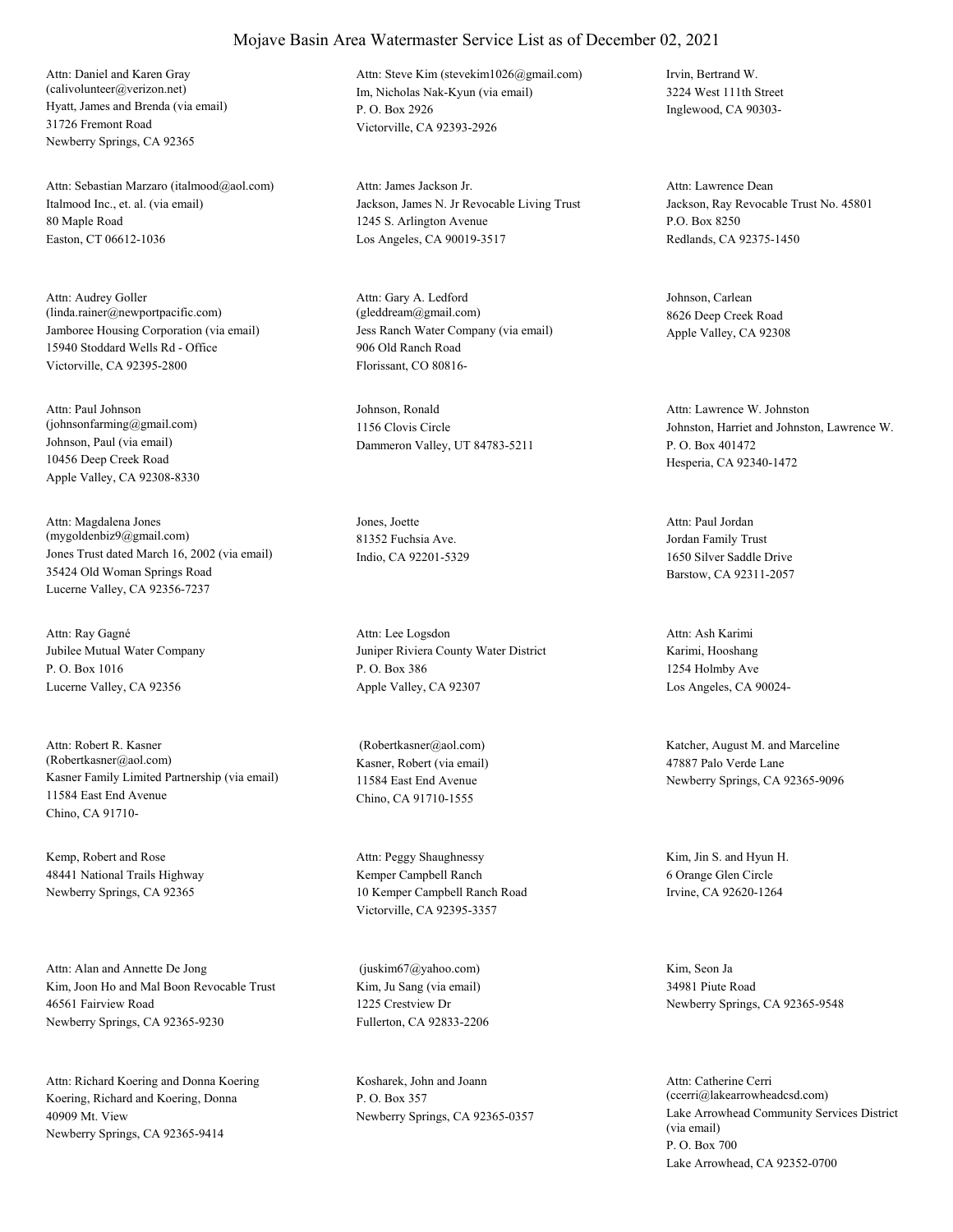Lake Jodie Property Owners Association (via email) 909 Armory Road, #126 Barstow, CA 92311-5460 Attn: Daniel Lindenman (happytiredwaterdog@yahoo.com) Lake Waikiki

Lam, Phillip (via email) 864 Sapphire Court Pomona, CA 91766-5171 (PhillipLam99@Yahoo.com)

Lavanh, et al. 18203 Yucca St. Hesperia, CA 92345- Attn: Vanessa Laosy

Lee, Anna K. and Eshban K. (via email) 11140 Mesquite Ave. Loma Linda, CA 92354-6556 Attn: Anna K. Lee (aklee219@gmail.com) Lee, Doo Hwan

Lee, Vin Jang T. 41717 Silver Valley Road Newberry Springs, CA 92365 Attn: Eric Archibek Lenhert, Ronald and Toni

Liang, Yuan - I and Tzu - Mei Chen 4192 Biscayne St Chino, CA 91710-3196 Attn: Billy Liang

Lo, et al. 119 Peppertree Lane Monrovia, CA 91016-1006 Attn: Mei Li

Lua, Michael T. and Donna S. 18838 Aldridge Place Rowland Heights, CA 91748-4890

Lucerne Vista Mutual Water Company (via email) P. O. Box 677 Lucerne Valley, CA 92356-0677 Attn: Marian Walent<br>(LVVMC677@gmail.com)

230 Hillcrest Drive La Puente, CA 91744-4816 Attn: Nancy Lan

Langley, James (via email) 12277 Apple Valley Road, Ste. #120 Apple Valley, CA 92308-1701

Lawrence, William W. P. O. Box 98 Newberry Springs, CA 92365 Attn: Robert Lawrence Jr. Lawson, Ernest and Barbara

P. O. Box 556 Lucerne Valley, CA 92356-0556

10083 Deep Creek Rd. Apple Valley, CA 92308-8322

Liberty Utilities (Apple Valley Ranchos Water) Corp. (via email) P. O. Box 7005 Apple Valley, CA 92307 Attn: Eric Larsen (eric.larsen@libertyutilities.com; tony.pena@libertyutilities.com)

Lopez, Baltazar 12318 Post Office Rd Lucerne Valley, CA 92356- Attn: Patricia Miranda

Lucerne Valley Mutual Water Company P. O. Box 1311 Lucerne Valley, CA 92356 Attn: Gwen L. Bedics

Luckey 2010 Revocable Trust 10967 Kelvington Ln Apple Valley, CA 92308-3647 Attn: Carolyn J. Luckey

Lake Wainani Owners Association (via email) 2812 Walnut Avenue, Suite A Tustin, CA 92780-7053 Attn: c/o J.C. UPMC, Inc (timrohmbuilding@gmail.com)

 (jlangley@kurschgroup.com) Langley, Michael R. and Sharon P. O. Box 524 Yermo, CA 92398-0524

> 20277 Rock Springs Road Apple Valley, CA 92308-8740

Lee, et al., Sepoong and Woo Poong #6 Ensueno East Irvine, CA 92620- Attn: Sepoong & Woo Poong Lee

LHC Alligator, LLC P. O. Box 670 Upland, CA 91785-0670 Attn: Brad Francke

Lin, Kuan Jung and Chung, Der-Bing 2026 Turnball Canyon Hacienda Heights, CA 91745- Attn: James Lin

Low, Dean (via email) 3 Panther Creek Ct. Henderson, NV 89052- (lowgo.dean@gmail.com)

Lucerne Valley Partners 9903 Santa Monica Blvd., PMB #541 Beverly Hills, CA 90212-1671 Attn: Manoucher Sarbaz

M Bird Construction 1613 State Street, Ste. 10 Barstow, CA 92311-4162 Attn: Eugene R. & Vickie R. Bird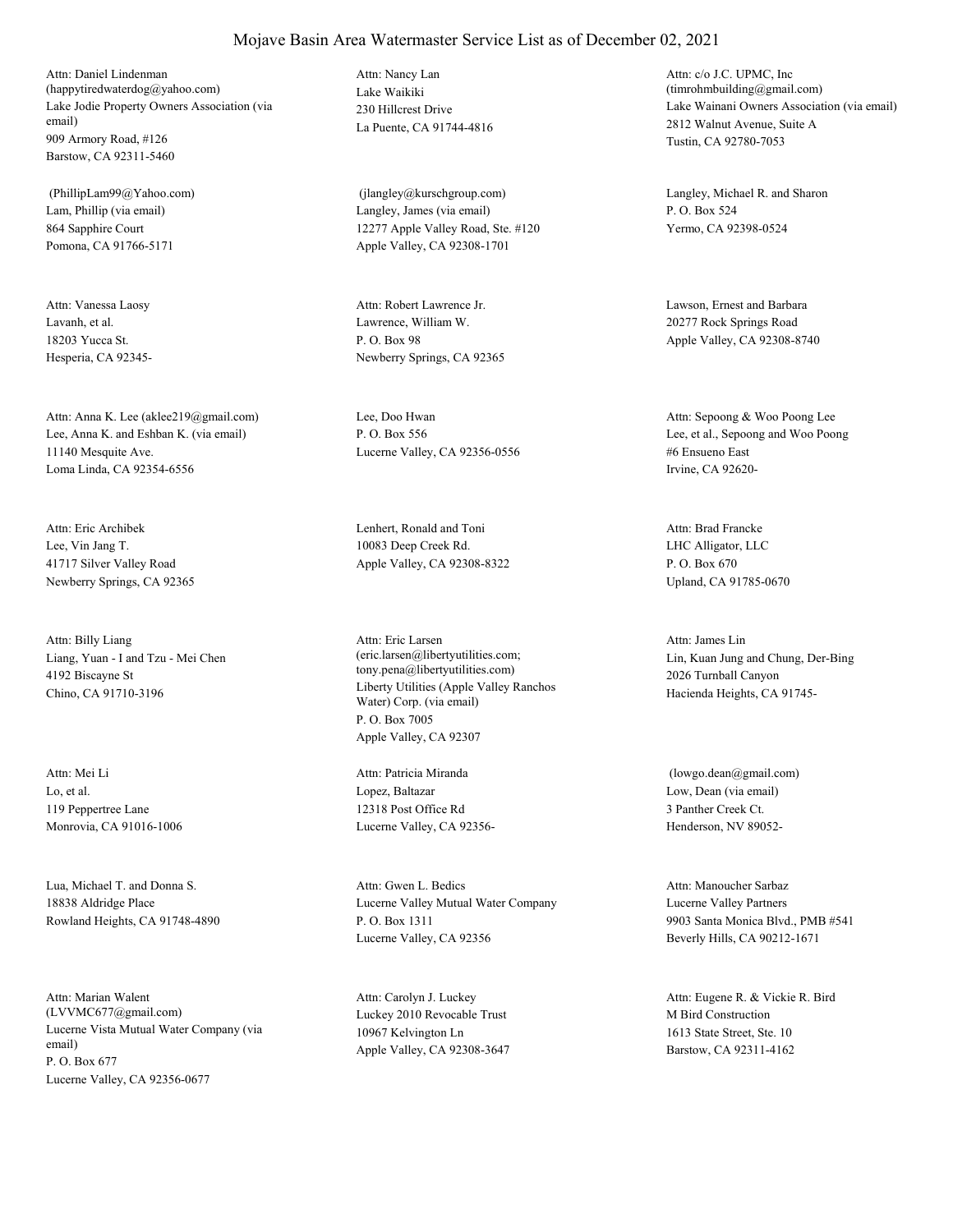M.B. Landscaping and Nursery, Inc. 20300 Figueroa Street Carson, CA 90745-1212 Attn: Maria Martinez

Manning, Sharon S. 19332 Balan Road Rowland Heights, CA 91748-4017 Attn: Jimmy Berry

Marshall, Charles 32455 Lakeview Road Newberry Springs, CA 92365-9482

McKinney, Paula 144 East 72nd Tacoma, WA 98404-1060

Miller Living Trust 7588 San Remo Trail Yucca Valley, CA 92284-9228 Attn: Donna Miller

MLH, LLC (via email) P. O. Box 2611 Apple Valley, CA 92307-0049 Attn: Thomas A. Hrubik (tahgolf@aol.com)

Mojave Water Agency (via email) 13846 Conference Center Drive Apple Valley, CA 92307-4377 Attn: Doug Kerns (tmccarthy@mojavewater.org) Monaco Investment Company

Moss, Lawrence W. and Helen J. 38338 Old Woman Springs Road Spc# 56 Lucerne Valley, CA 92356-8116

Murphy, Jean 46126 Old National Trails Highway Newberry Springs, CA 92365-9025

New Springs Limited Partnership (via email) 4192 Biscayne St. Chino, CA 91710-3196 Attn: Billy Liang (flossdaily@hotmail.com; asaliking@yahoo.com) Newberry Community Services District

Mahioubi, Afsar S. 46622 Fairview Road Newberry Springs, CA 92365 Attn: Robert Saidi

Marcroft, James A. and Joan P. O. Box 519 Newberry Springs, CA 92365 Attn: Allen Marcroft

Martin, Michael D. and Arlene D. 32942 Paseo Mira Flores San Juan Capistrano, CA 92675

Mead Family Trust 31314 Clay River Road Barstow, CA 92311-2057 Attn: Olivia L. Mead

Mitsubishi Cement Corporation (via email) 5808 State Highway 18 Lucerne Valley, CA 92356-8179 Attn: David Rib (drib@mitsubishicement.com)

Mojave Desert Land Trust (via email) P. O. Box 1544 Joshua Tree, CA 92252-0849 Attn: Amy Langston (alangston@mdlt.org)

9903 Santa Monica Blvd., PMB #541 Beverly Hills, CA 90212-1671 Attn: Manoucher Sarbaz

Most Family Trust 23780 Cuyama Road Apple Valley, CA 92307-6723 Attn: Jennie Most

Music, Zajo (via email) 43830 Cottonwood Rd Newberry Springs, CA 92365-8510 (z.music5909@gmail.com)

P. O. Box 206 Newberry Springs, CA 92365-0206 Attn: Jodi Howard

Maloney, Janice P. O. Box 356 Los Gatos, CA 95030-0356 Attn: Nichola Hawes Stein

Mariana Ranchos County Water District (via email) 9600 Manzanita Street Apple Valley, CA 92308-8605 Attn: James M. Hansen, Jr. (gmmrcwd@gmail.com; gm@mrcwd.org)

McCollum, Charles L. 15074 Spruce St Hesperia, CA 92345-2950 Attn: Rod Sexton

Milbrat, Irving H. P. O. Box 487 Newberry Springs, CA 92365-0487 Attn: David I. Milbrat

Mizrahie, et al. 4105 W. Jefferson Blvd. Los Angeles, CA 90048- Attn: Philip Mizrahie

Mojave Solar, LLC (via email) 42134 Harper Lake Road Hinkley, CA 92347-9305 Attn: Maria Elena Lopez (MariaElena.Lopez@atlantica.com)

Morris Trust, Julia V. (via email) 7649 Cypress Dr. Lanexa, VA 23089-9320 Attn: Ken Elliot (Billie@ElliotsPlace.com)

Mulligan, Robert and Inez 35575 Jakobi Street Saint Helens, OR 97051-1194 Attn: Dennis Hills

Navajo Mutual Water Company (via email) 21724 Hercules St. Apple Valley, CA 92308-8490 Attn: James Hansen (gm@marianaranchoscwd.org)

Newberry Springs Recreational Lakes Association (via email) 32935 Dune Road, Space 10 Newberry Springs, CA 92365- Attn: Jeff Gaastra (jeff@weaponsedge.com)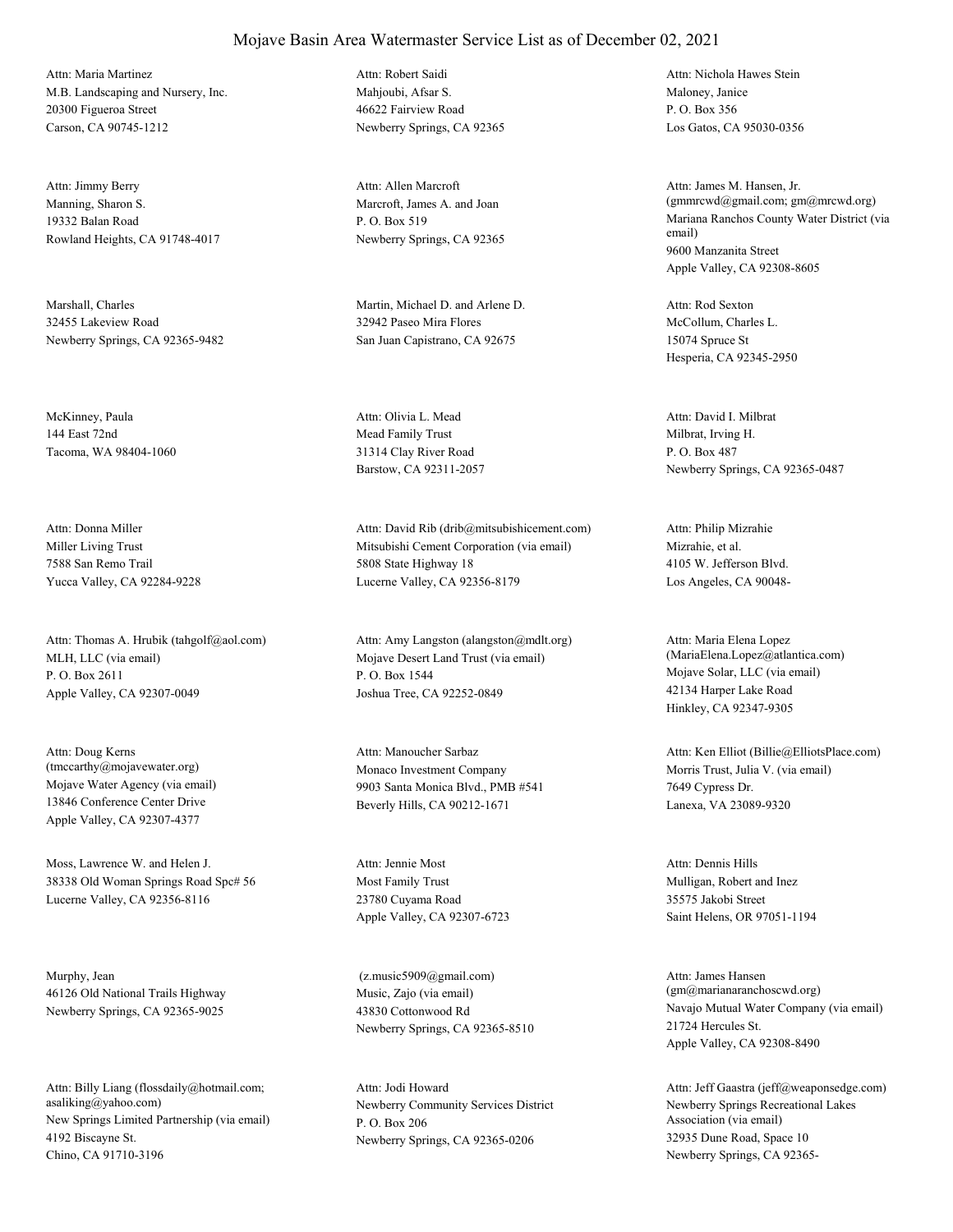Norris Trust, Mary Ann 29611 Exeter Street Lucerne Valley, CA 92356-8261 Attn: Mary Ann Norris

Nunn Family Trust P. O. Box 545 Apple Valley, CA 92307-0010 Attn: Pearl or Gail Nunn

Odessa Water District (via email) 220 E. Mountain View Street, Suite A Barstow, CA 92311-2888 Attn: Kody Tompkins (ktompkins@barstowca.org) Ohai, Reynolds and Dorothy

Oro Grande School District P. O. Box 386 Oro Grande, CA 92368-0386 Attn: Nick Higgs

Pak, Kae Soo and Myong Hui Kang P. O. Box 1835 Lucerne Valley, CA 92356-1835

Pearce, Craig L. 127 Columbus Dr Punxsutawney, PA 15767-1270

Phelan Piñon Hills Community Services District (via email) 4176 Warbler Road Phelan, CA 92371-8819 Attn: Sean Wright (swright@pphcsd.org; dbartz@pphcsd.org; llowrance@pphcsd.org) Poland, John R. and Kathleen A.

Porter, Timothy M. 34673 Little Dirt Road Newberry Springs, CA 92365-9646

Pruett, Andrea P. O. Box 37 Newberry Springs, CA 92365

Rancheritos Mutual Water Company (via email) P. O. Box 348 Apple Valley, CA 92307 Attn: Elizabeth Murena (waterboy7F8@msn.com; etminav@aol.com) NSSLC, Inc. (via email) 9876 Moon River Circle Fountain Valley, CA 92708-7312 Attn: Kenton Eatherton (keatherton@verizon.net)

O. F. D. L., Inc. (via email) 32935 Dune Road, #10 Newberry Springs, CA 92365-9175 Attn: Jeff Gaastra (jeffgaastra@gmail.com; andy@seesmachine.com; bbswift4044@cox.net)

13450 Monte Vista Chino, CA 91710-5149 Attn: Dorothy Ohai

P and H Engineering and Development Corporation 1423 South Beverly Glen Blvd. Apt. A Los Angeles, CA 90024-6171 Attn: Taghi Shoraka

Patino, José 3914 W. 105th Street Inglewood, CA 90303-1815

Perko, Bert K. P. O. Box 762 Yermo, CA 92398-0762

5511 Tenderfoot Drive Fontana, CA 92336-1156 Attn: John Poland Polich, Donna

Precision Investments Services, LLC 791 Price Street, #160 Pismo Beach, CA 93449-2529 Attn: Carin McKay Price, Donald and Ruth

Quakenbush, Samuel R. (via email) 236 Iris Drive Martinsburg, WV 25404-1338 (s\_quakenbush@yahoo.com)

Reed, Mike 9864 Donaldson Road Lucerne Valley, CA 92356-8105 Nuñez, Luis Segundo 9154 Golden Seal Court Hesperia, CA 92345-0197

Oasis World Mission (via email) P. O. Box 45 Apple Valley, CA 92307-0001 Attn: Chun Soo Ahn (chunsooahn@naver.com)

Omya California, Inc. (via email) 7225 Crystal Creek Rd Lucerne Valley, CA 92356-8646 Attn: Craig Maetzold McCullers (craig.maetzold@omya.com)

Pacific Gas and Electric Company (via email) 22999 Community Blvd. Hinkley, CA 92347-9592 Attn: Jessica Bails (J4Dx@pge.com)

Paustell, Joan Beinschroth (via email) 10275 Mockingbird Ave. Apple Valley, CA 92308-8303 (wndrvr@aol.com)

Pettigrew, Dan 285 N Old Hill Road Fallbrook, CA 92028-2571

75 3rd Avenue #4 Chula Vista, CA 91910-1714

933 E. Virginia Way Barstow, CA 92311-4027

Quiros, Fransisco J. and Herrmann, Ronald 35969 Newberry Rd Newberry Springs, CA 92365-9438 Attn: Ron Herrmann

Rhee, Andrew N. (via email) P. O. Box 989 Lucerne Valley, CA 92356-0989 (LucerneJujubeFarm@hotmail.com)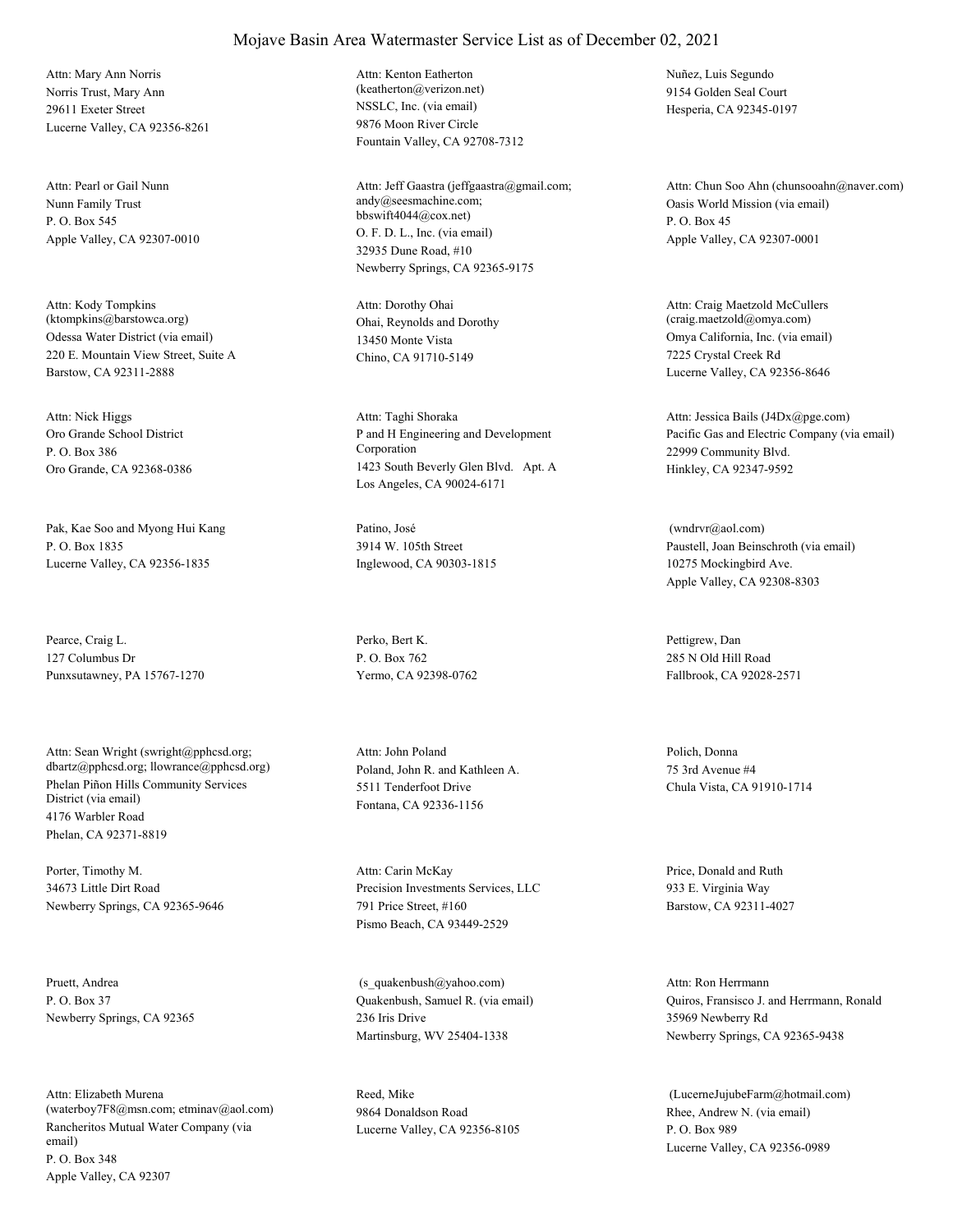Rice, Henry C. and Diana 31823 Fort Cady Rd. Newberry Springs, CA 92365- Attn: Kelly Rice

Rivero, Fidel V. 2600 W Woodlawn Ave San Antonio, TX 78228-5122

Rossi, James L. and Naomi I. 34650 Minneola Rd Newberry Springs, CA 92365-9146 Attn: Mitch Hammack

Ruisch Trust, Dale W. and Nellie H. 10807 Green Valley Road Apple Valley, CA 92308-3690 Attn: Dale W. Ruisch

Saba Family Trust dated July 24, 2018 (via email) 212 Avenida Barcelona San Clemente, CA 92672-5468 Attn: Sara Fortuna (sarajfortuna@gmail.com; fourteengkids@aol.com) Sagabean-Barker, Kanoeolokelani L. (via

Samra, Jagtar S. (via email) 10415 Edgebrook Way Northridge, CA 91326-3952 (BILLU711@Yahoo.com)

San Bernardino County Service Area 29 (via email) 222 W. Hospitality Lane, 2nd Floor (Spec San Bernardino, CA 92415-0450 Attn: Trevor Leja (trevor.leja@sdd.sbcounty.gov)

San Bernardino County Service Area 70J (via email) 222 W. Hospitality Lane, 2nd Floor - SDW San Bernardino, CA 92415-0450 Attn: Jared Beyeler (ssamaras@sdd.sbcounty.gov; jbeyeler@sdd.sbcounty.gov; waterquality@sdd.sbcounty.gov)

Sexton, Rodney A. and Sexton, Derek R. P.O. Box 155 Rim Forest, CA 92378- Attn: Rod Sexton

Rim Properties, A General Partnership 15434 Sequoia Road Hesperia, CA 92345-1667 Attn: Ian Bryant

Rizvi, S.R Ali (via email) 10917 Admirals Bay St. Victorville, CA 92392-4819 (RayRizvi@Yahoo.com)

Royal Way (via email) 11845 Olympic Boulevard, Suite 625 Los Angeles, CA 90064- Attn: John D. Zemanek (jz@zmlawpc.com)

S and B Brothers, LLC 1423 S. Beverly Glen Blvd., Ste. A Los Angeles, CA 90024-6171 Attn: Sherwin Shoraka

email) 42224 Valley Center Rd Newberry Springs, CA 92365 Attn: Kanoe Barker (kanoebarker@yahoo.com) Samples, Bernard D. and Janice E.

San Bernardino Co Barstow - Daggett Airport 777 E. Rialto Ave San Bernardino, CA 92415-1005 Attn: Rebecca Mancha

San Bernardino County Service Area 42 (via email) 222 W. Hospitality Lane, 2nd Floor San Bernardino, CA 92415-0450 Attn: Jared Beyeler (ssamaras@sdd.sbcounty.gov; jbeyeler@sdd.sbcounty.gov; waterquality@sdd.sbcounty.gov)

Scray, Michelle A. Trust (via email) 16869 State Highway 173 Hesperia, CA 92345-9381 Attn: Michelle Scray (mcscray@aol.com)

Sheep Creek Water Company P. O. Box 291820 Phelan, CA 92329-1820 Attn: Chris Cummings Sheng, Jen

Rios, Mariano V. P. O. Box 1864 Barstow, CA 92312-1864 Attn: Josie Rios

Robertson's Ready Mix P.O. Box 3600 Corona, CA 92878-3600 Attn: Jackie McEvoy

Rue Ranch, Inc. P. O. Box 133109 Big Bear Lake, CA 92315-8915 Attn: Sam Marich

S and E 786 Enterprises, LLC (via email) 3300 S. La Cienega Blvd. Los Angeles, CA 90016-3115 Attn: Jafar Rashid (jr123realestate@gmail.com)

33979 Fremont Road Newberry Springs, CA 92365-9136

San Bernardino County - High Desert Detention Center (via email) 222 W. Hospitality Lane, 2nd Floor - SDW San Bernardino, CA 92415-0415 Attn: Jared Beyeler (waterquality@sdd.sbcounty.gov)

San Bernardino County Service Area 64 (via email) 222 W. Hospitality Lane, 2nd Floor - SDW San Bernardino, CA 92415-0450 Attn: Jared Beyeler (ssamaras@sdd.sbcounty.gov; jbeyeler@sdd.sbcounty.gov; waterquality@sdd.sbcounty.gov)

Service Rock Products Corporation (via email) P. O. Box 3600 Corona, CA 92878-3600 Attn: Jackie McEvoy (jackiem@rrmca.com)

5349 S Sir Richard Dr Las Vegas, NV 89110-0100

### Mojave Basin Area Watermaster Service List as of December 02, 2021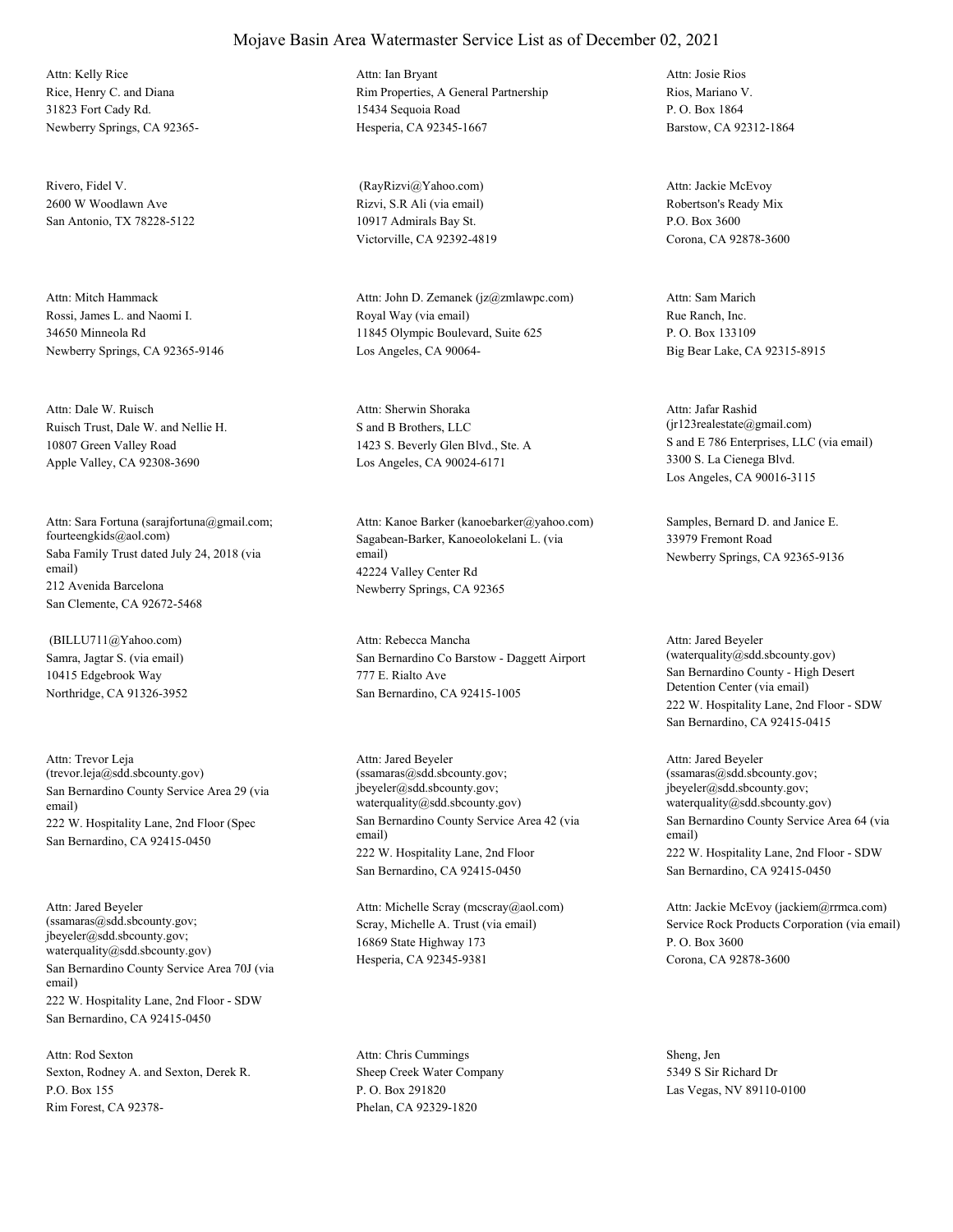Sheppard, Thomas and Gloria (via email) 33571 Fremont Road Newberry Springs, CA 92365-9520 (gloriasheppard14@gmail.com) Short, Jerome E.

Singh, et al. (via email) 4972 Yearling Avenue Irvine, CA 92604-2956 Attn: Nepal Singh (NepalSingh@yahoo.com)

Snowball Development, Inc. (via email) P. O. Box 2926 Victorville, CA 92393-2926 Attn: Steve Kim (stevekim1026@gmail.com)

Southern California Edison Company (via email) 2 Innovation Way, 2nd Floor Pomona, CA 91768-2560 Attn: Erika Clement (Shannon.Oldenburg@SCE.com; erika.clement@sce.com) Specialty Minerals, Inc. (via email)

Spillman, James R. and Nancy J. 12132 Wilshire

St. Antony Coptic Orthodox Monastery P. O. Box 100 Barstow, CA 92311-0100 Attn: Father Joseph

Sudmeier, Glenn W. 14253 Highway 138

Sunray Land Company, LLC (via email) P. O. Box 2576 Boise, ID 83701-2576 Attn: Clenera, LLC (cre.notices@clenera.com)

Tallakson Family Revocable Trust (via email) 11100 Alto Drive Oak View, CA 93022-9535 Attn: Bill and Elizabeth Tallakson (billtallakson@sbcglobal.net)

Thayer, Sharon 35924 Harvard Drive Newberry Springs, CA 92365-9637 P. O. Box 495 Newberry Springs, CA 92365-0495

Smith, Denise dba Amerequine Beauty, Inc P. O. Box 188 Newberry Springs, CA 92365-0188 Attn: Denise Smith Smith, Porter and Anita

Son's Ranch P. O. Box 1767 Lucerne Valley, CA 92356 Attn: Chan Kyun Son

6565 Meridian Road Lucerne Valley, CA 92356-8602 Attn: Joshua Eberhardy (joshua.eberhardy@mineralstech.com)

Lucerne Valley, CA 92356-8834 Spring Valley Lake Association (via email) SVL Box 7001 Victorville, CA 92395-5107 Attn: Eric Miller (emiller@svla.com; alogan@svla.com;) Spring Valley Lake Country Club

> Starke, George A. and Jayne E. (via email) 8743 Vivero Street Rancho Cucamonga, CA 91730-1152 (chiefgs@verizon.net) Storm, Randall

Hesperia, CA 92345-9422 Summit Valley Ranch, LLC (via email) 220 Montgomery Street, Suite PH-10 San Francisco, CA 94104-3433 Attn: Alexandra Lioanag (sandra@halannagroup.com)

> Synagro-WWT, Inc. (dba Nursury Products, LLC) (via email) P. O. Box 1439 Helendale, CA 92342- Attn: Venny Vasquez (lbaroldi@synagro.com)

Tapie, Raymond L. 73270 Desert Greens Dr N Palm Desert, CA 92260-1206

Thomas, Stephen and Lori 4890 Topanga Canyon Bl. Woodland Hills, CA 91364-4229 Attn: Stephen Thomas

Silver Lakes Association P. O. Box 179 Helendale, CA 92342-0179 Attn: Westly Campbell

8443 Torrell Way San Diego, CA 92126-1254

Soppeland Revocable Trust (via email) 12138 Industrial Blvd, Ste 100 Victorville, CA 92395-4757 Attn: Jason Lamoreaux (JL@LamorGroup.com)

Sperry, Wesley P. O. Box 303 Newberry Springs, CA 92365-0303

7070 SVL Box Victorville, CA 92395-5152 Attn: Mitchell Brown

51432 130th Street Byars, OK 74831-7357

Sundown Lakes, Inc. (via email) 2141 Chelsea Road Palos Verdes, CA 90274- Attn: Mark Richardson (mark@richardsonsrv.com)

Szynkowski, Ruth J. 46750 Riverside Rd. Newberry Springs, CA 92365-9738 Attn: Russell Szynkowski

Teisan, Jerry (via email) P. O. Box 2089 Befair, WA 98528-2089 (jerryteisan@gmail.com)

Thompson Living Trust, James A. and Sula B. 22815 Del Oro Road Apple Valley, CA 92308 Attn: Lynnette L. Thompson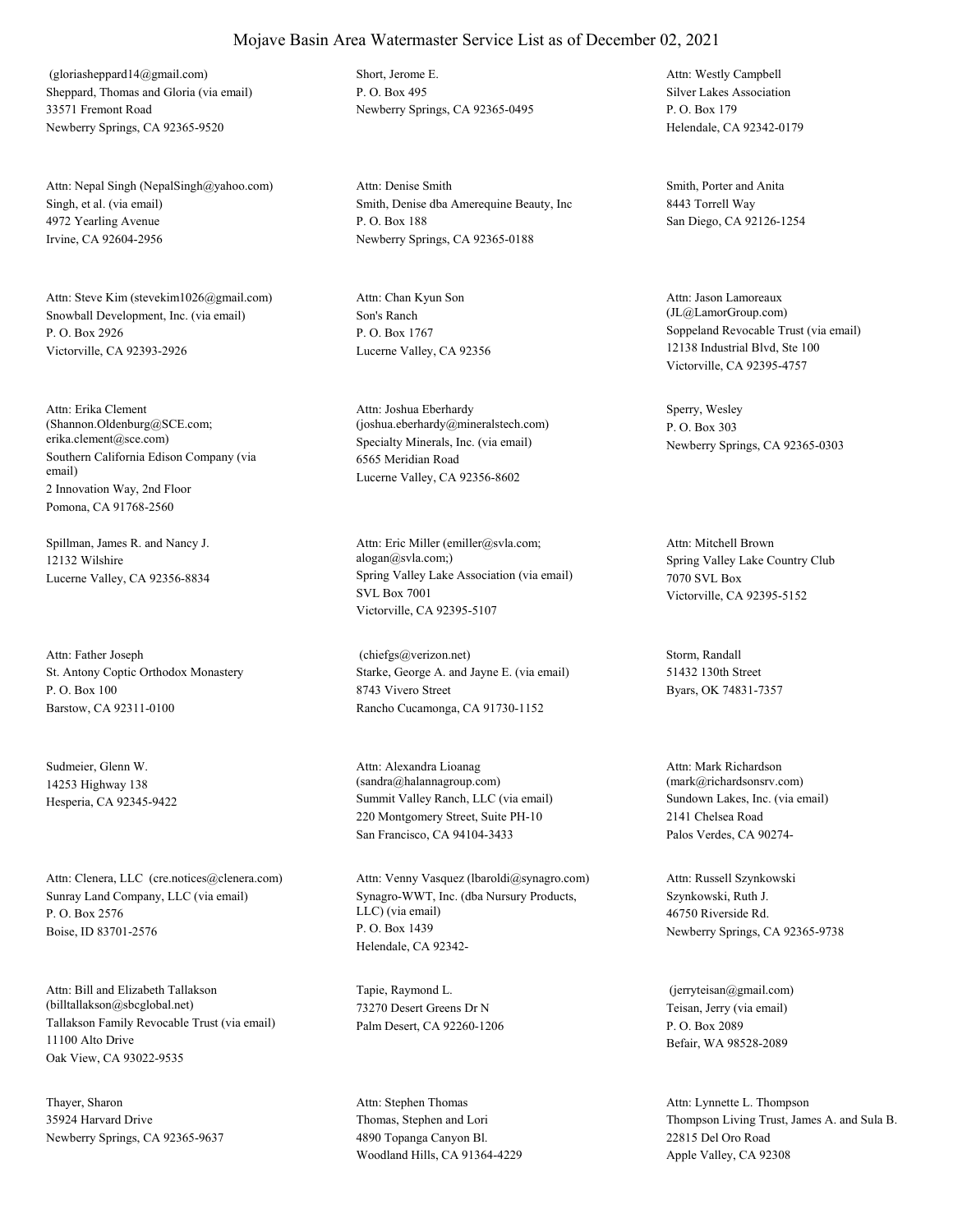Thompson Living Trust, R.L. and R.A. 9141 Deep Creek Road Apple Valley, CA 92308-8351 Attn: Rodger Thompson Thrasher, Gary

Triple H Partnership 35870 Fir Ave Yucaipa, CA 92399-9635 Attn: Jim Hoover

Union Pacific Railroad Company (via email) HC1 Box 33 Kelso, CA 92309- Attn: Aurelio Ibarra (aibarra@up.com; powen@up.com)

Van Dam Family Trust, Glen and Jennifer (via email) 3190 Cottonwood Avenue San Jacinto, CA 92582-4741 Attn: Glen and Jennifer Van Dam (gvandam@verizon.net) Van Dam Revocable Trust, E and S

Vanhoops Holdings, LP 8328 Valmont Road Boulder, CO 80301-4813 Attn: Traci Hoops

Victor Valley Memorial Park 17150 C Street Victorville, CA 92395-3330 Attn: Deidra Hitt

Victorville Water District, ID#2 (via email) P. O. Box 5001 Victorville, CA 92393-5001 Attn: Steve Ashton (sashton@victorvilleca.gov; avillarreal@victorvilleca.gov; dmathews@victorvilleca.gov)

Wakula Family Trust 11741 Ardis Drive Garden Grove, CA 92841-2423 Attn: Christian Joseph Wakula

Ward, Raymond P. O. Box 358 Newberry Springs, CA 92365-0358 14024 Sunflower Lane Oro Grande, CA 92368-9617

Troeger Family Trust, Richard H. (via email) P. O. Box 882 Wrightwood, CA 92397 Attn: Mike Troeger (mjtroeger@yahoo.com) Turner, Terry

Vaca, Andy and Teresita S. 5550 Avenue Juan Bautista Riverside, CA 92509-5613

26599 Community Blvd. Barstow, CA 92311-9779 Attn: Eldert and Susan Van Dam

Vernola Trust, Pat and Mary Ann P. O. Box 2190 Temecula, CA 92593-2190 Attn: John Driscoll

Victorville Water District, ID#1 (via email) P. O. Box 5001 Victorville, CA 92393-5001 Attn: Steve Ashton (sashton@victorvilleca.gov; avillarreal@victorvilleca.gov; kmetzler@victorvilleca.gov) Victorville Water District, ID#1 (via email)

Vogler, Albert H. 17612 Danbury Ave. Hesperia, CA 92345-7073

Wang, Steven (via email) 2551 Paljay Avenue Rosemead, CA 91770-3204 (Jlow3367@gmail.com)

Weems, Lizzie 15940 Stoddard Wells Rd Victorville, CA 92395-2800

Thunderbird County Water District P. O. Box 1105 Apple Valley, CA 92307-1105 Attn: Christine Bispo

726 Arthur Lane Santa Maria, CA 93455-7403

Van Bastelaar, Alphonse 45475 Martin Road Newberry Springs, CA 92365-9625 Attn: Dean Van Bastelaar

Van Leeuwen, John 44128 Silver Valley Road Newberry Springs, CA 92365-9588 Attn: Jacob Bootsma

Victor Valley Community College District 18422 Bear Valley Road Victorville, CA 92395-5850 Attn: John Nahlen

P. O. Box 5001 Victorville, CA 92393-5001 Attn: Arnold Villarreal (avillarreal@victorvilleca.gov; ccun@victorvilleca.gov)

Wagner Living Trust 22530 Calvert Street Woodland Hills, CA 91367-1704 Attn: Joan Wagner

Ward, Ken and Barbara (via email) 14141 State Hwy 138 Hesperia, CA 92345-9339 Attn: Barbara Allard-Ward (kenbombero@aol.com; allardward@aol.com)

Weeraisinghe, Maithri N. P. O. Box 487 Barstow, CA 92312-0487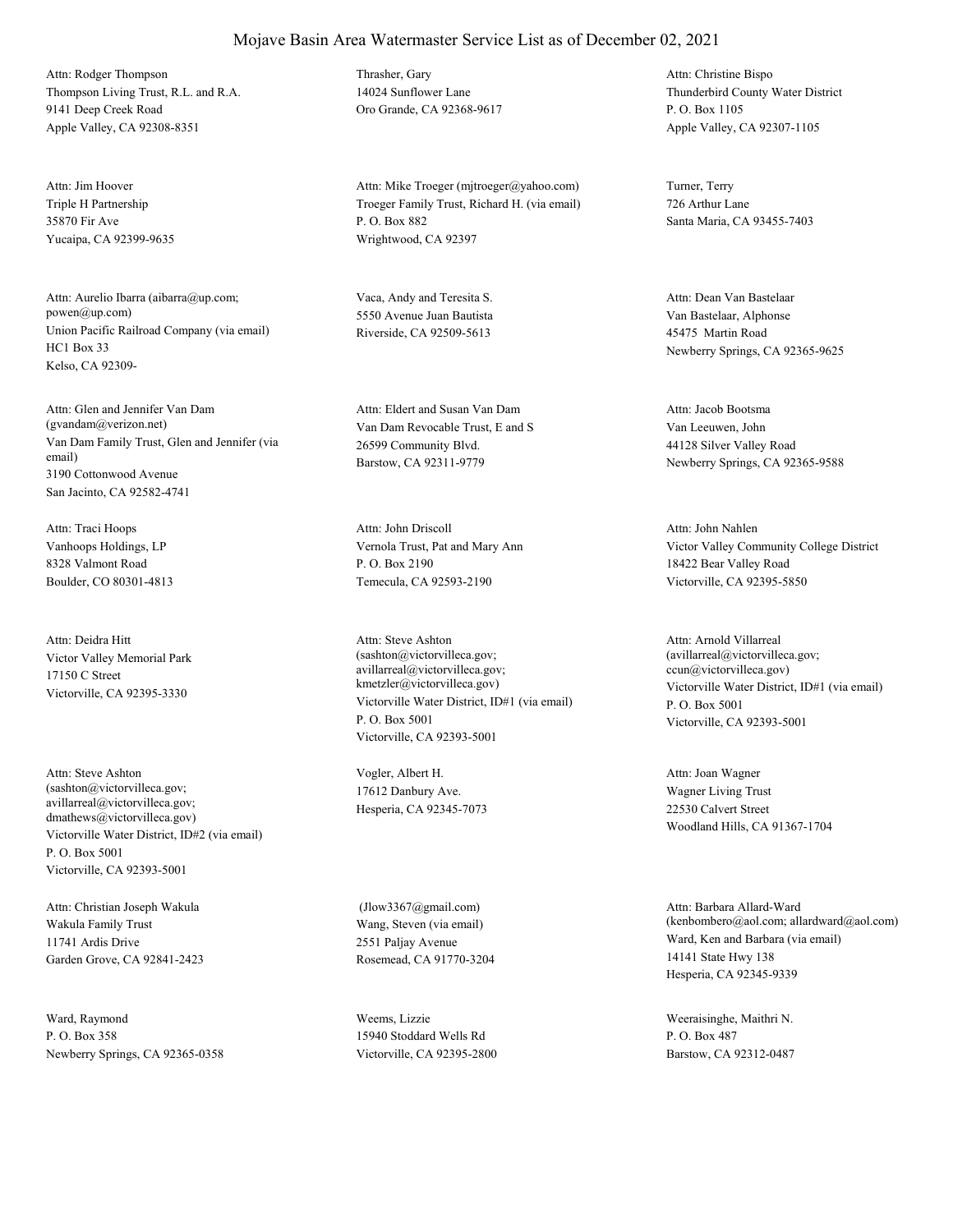Werner, Andrew J. (via email) 1718 N Sierra Bonita Ave Los Angeles, CA 90046-2231 (andrewwerner11@gmail.com)

West, Jimmie E.  $P \cap \text{Box } 98$ 

Westland Industries, Inc. 520 W. Willow St. Long Beach, CA 90806-2800 Attn: Genaro Zapata

Wilshire Road Partners 9903 Santa Monica Blvd., PMB #541 Beverly Hills, CA 90212-1671 Attn: Manoucher Sarbaz

WLSR, Inc. 236 E. Country Club Drive Henderson, NV 89015-7404 Attn: Mark J. Cluff

Yang, Zilan (via email) 428 S. Atlantic Blvd #205 Monterey Park, CA 91754-3228 (thechelseaco@yahoo.com)

AlvaradoSmith, APC (via email) 1 MacArthur Place Santa Ana, CA 92707-5941 Attn: Thierry R. Montoya (tmontoya@alvaradosmith.com) Suite 200

Atkinson, Andelson, Loya-Ruud & Romo 3612 Mission Inn Avenue, Upper Level Riverside, CA 92501 Attn: W.W. Miller, Esq.

Best, Best & Krieger LLP (via email) 3750 University Avenue Riverside, CA 92502-1028 Attn: Eric L. Garner, Esq. (eric.garner@bbklaw.com) 3rd Floor

West End Mutual Water Company P. O. Box 1732 Lucerne Valley, CA 92356 Attn: James Woody West, Howard and Suzy

Oro Grande, CA 92368-0098 Western Development and Storage, LLC (via email) 113 S. La Brea Ave, Floor 3 Los Angeles, CA 90036-2998 Attn: Andrew Werner (awerner@renewablegroup.com) Western Horizon Associates, Inc.

> Wet Set, Inc. (via email) 3737 Birch Street, Suite 400 Newport Beach, CA 92660-2671 Attn: Thomas G. Ferruzzo (tferruzzo@ferruzzo.com)

Withey, Connie (via email) P. O. Box 3513 Victorville, CA 92393-3513 Attn: Connie Tapie (praisethelord77777@yahoo.com)

Wood, Michael and Denise (via email) P. O. Box 2716 Apple Valley, CA 92307-2716 (mdwood50@gmail.com)

Aleshire & Wynder, LLP (via email) 2361 Rosecrans Avenue El Segundo, CA 90245-4916 Attn: Christine M. Carson, Esq. (ccarson@awattorneys.com) Suite 475

American AgCredit (via email) 42429 Winchester Road Temecula, CA 92590-2504 Attn: Alison Paap (apaap@agloan.com)

Baker, Manock & Jensen 5260 N. Palm Avenue, 4th Floor Fresno, CA 93704-2209 Attn: Christopher L. Campbell, Esq.

Brownstein Hyatt Farber Schreck, LLP (via email) 1021 Anacapa Street, 2nd Floor Santa Barbara, CA 93101-2102 Attn: Stephanie Osler Hastings, Esq. (SHastings@bhfs.com)

9185 Loma Vista Road Apple Valley, CA 92308-0557

P. O. Box 397 Five Points, CA 93624-0397 Attn: Chung Cho Gong

Wiener, Melvin and Mariam S. 1626 N. Wilcox Avenue Los Angeles, CA 90028-6234

Witte, E. Daniel and Marcia 31911 Martino Drive Daggett, CA 92327-9752

Worsey, Joseph A. and Revae P. O. Box 422 Newberry Springs, CA 92365-0422 Attn: David A. Worsey

Aleshire & Wynder, LLP (via email) 2361 Rosecrans Avenue El Segundo, CA 90245-4916 Attn: Eric L. Dunn, Esq. (edunn@awattorneys.com) Suite 475

Atkinson, Andelson, Loya, Ruud & Romo (via email) 2151 River Plaza Drive Sacramento, CA 95833- Attn: Wesley A. Miliband, Esq. (wes.miliband@aalrr.com) Suite 300

Best, Best & Krieger LLP (via email) P.O. Box 1028 Riverside, CA 92502- Attn: Piero C. Dallarda, Esq. (piero.dallarda@bbklaw.com)

Brunick, McElhaney & Kennedy PLC (via email) 1839 Commercenter West San Bernardino, CA 92423-3130 Attn: William J. Brunick, Esq. (bbrunick@bmklawplc.com) P.O. Box 13130

## Mojave Basin Area Watermaster Service List as of December 02, 2021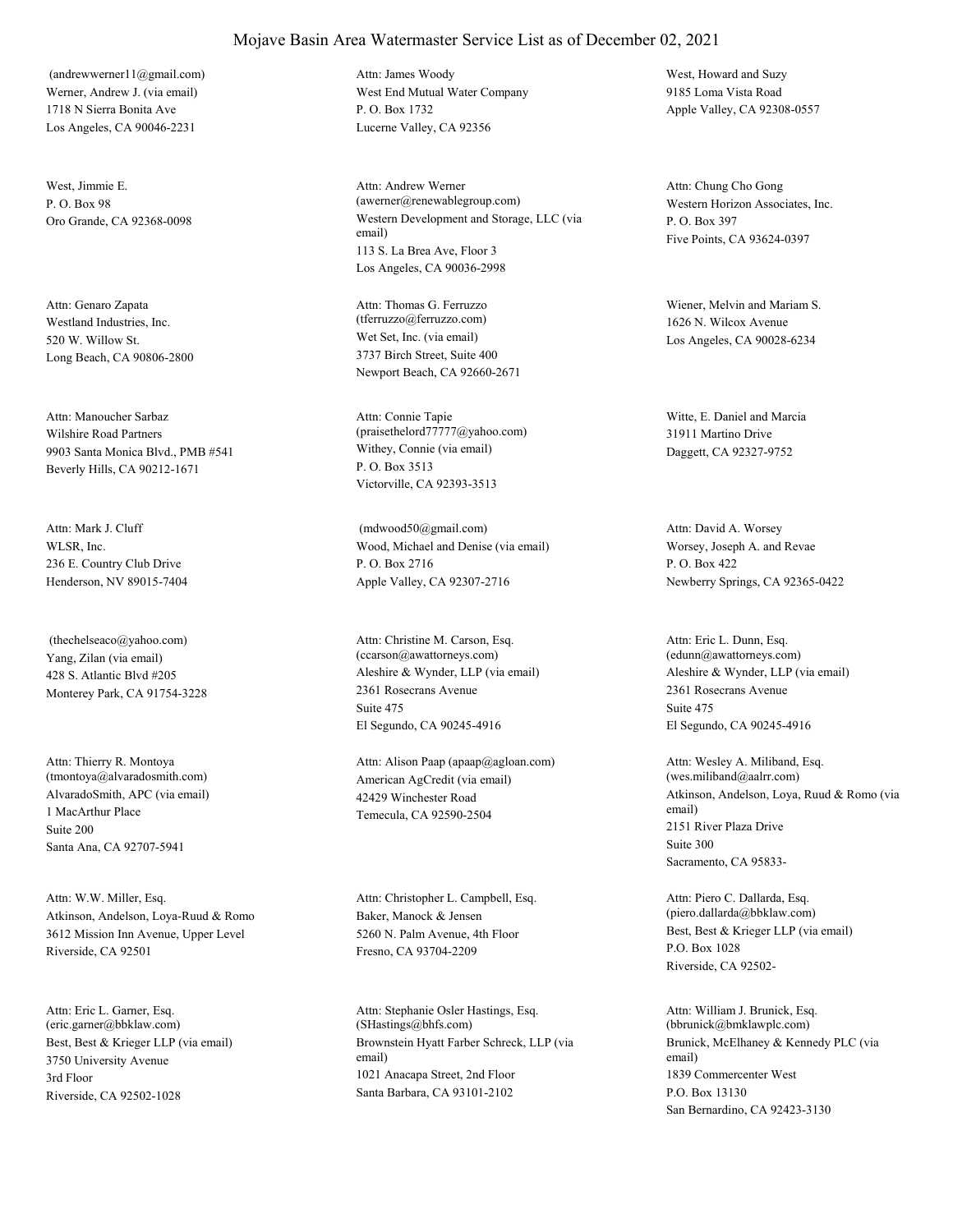Caldwell & Kennedy 15476 West Sand Street Victorville, CA 92392 Attn: Terry Caldwell, Esq.

Caufield & James, LLP (via email) 2851 Camino Del Rio South, Suite 410 San Diego, CA 92108- Attn: Jeffery L. Caufield, Esq.

Covington & Crowe 1131 West 6th Street Ontario, CA 91762 Attn: Robert E. Dougherty, Esq. Suite 300

Department of Justice (via email) 300 S. Spring Street, Suite 1700 Los Angeles, CA 90013 Attn: Noah GoldenKrasner, Dep (Noah.GoldenKrasner@doj.ca.gov) Ducommun, Inc.

Golden State Water Company (via email) 160 W. Via Verde, Suite 100 San Dimas, CA 91773- Attn: Toby Moore, PhD, PG, CHG (TobyMoore@gswater.com)

Gutierrez, Preciado & House 3020 E. Colorado BLVD Pasadena, CA 91107-3840 Attn: Calvin R. House, Esq.

Lagerlof, Senecal, Gosney & Kruse, LLP (via email) 301 N. Lake Avenue, 10th Floor Pasadena, CA 91101-5123 Attn: Thomas S. Bunn, Esq. (TomBunn@lagerlof.com) Law Offices of Fred J. Knez

McCormick, Kidman & Behrens 695 Town Center Drive, Suite 400 Costa Mesa, CA 92626-7187 Attn: Arthur G. Kidman, Esq.

Nossaman LLP (via email) 777 South Figueroa Street, 34th Floor Los Angeles, CA 90017- Attn: Frederic A. Fudacz, Esq. (ffudacz@nossaman.com)

California Department of Transportation 100 South Main Street, Suite 1300 Los Angeles, CA 90012-3702 Attn: Alexander Devorkin, Esq.

(Jeff@caufieldjames.com) Colantuono, Highsmith & Whatley, PC 300 South Grand Avenue, Ste 2700 Los Angeles, CA 90071-3137 Attn: Michael G. Colantuono, Esq.

> Cox, Castle & Nicholson 2049 Century Park East, 28th Floor Los Angeles, CA 90067 Attn: Ed Dygert, Esq.

23301 S. Wilmington Avenue Carson, CA 90745 Attn: James S. Heiser, Esq.

Green de Bortnowsky, LLP (via email) 30077 Agoura Court, Suite 210 Agoura Hills, CA 91301-2713 Attn: Michelle McCarron (mmccarron@gdblawoffices.com; andre@gdblawoffices.com)

Hill, Farrer & Burrill 300 S. Grand Avenue, 37th Floor Los Angeles, CA 90071 Attn: Curtis Ballantyne, Esq. 1 California Plaza

6780 Indiana Ave, Ste 150 Riverside, CA 92506-4253 Attn: Fred J. Knez, Esq.

Mojave Basin Area Watermaster (via email) 13846 Conference Center Drive Apple Valley, CA 92307 Attn: Valerie L. Wiegenstein (watermaster@mojavewater.org)

Olivarez Madruga Lemieux O'Neill, LLP (via email) 500 South Grand Avenue, 12th Floor Los Angeles, CA 90071-2609 Attn: Kieth Lemieux

California Farm Bureau Federation 2300 River Plaza Drive Sacramento, CA 95833 Attn: Nancy McDonough

County of San Bernardino, County Counsel (via email) 385 N. Arrowhead Avenue, 4th Floor San Bernardino, CA 92415-0140 Attn: Dawn Martin (Dawn.Martin@cc.sbcounty.gov)

Department of Justice (via email) 300 S. Spring Street, Suite 1702 Los Angeles, CA 90013 Attn: Marilyn Levin, Dep (Marilyn.Levin@doj.ca.gov)

Ferruzzo & Ferruzzo, LLP (via email) 3737 Birch Street, Suite 400 Newport Beach, CA 92660 Attn: Thomas G. Ferruzzo, Esq. (tferruzzo@ferruzzo.com)

Gresham, Savage, Nolan & Tilden, LLP (via email) 550 E Hospitality Ln, Ste. 500 San Bernardino, CA 92408-4208 Attn: Derek Hoffman, Esq. (Derek.Hoffman@greshamsavage.com;Dina.S nider@GreshamSavage.com)

Kasdan, LippSmith Weber Turner, LLP (via email) 19900 MacArthur Blvd., Suite 850 Irvine, CA 92612- Attn: Michael Turner, Esq. (mturner@kasdancdlaw.com)

Law Offices of Robert C. Hawkins (via email) 14 Corporate Plaza, Suite 120 Newport, CA 92660 Attn: Robert C. Hawkins, Esq. (rhawkins@earthlink.net)

Mojave Water Agency (via email) 13846 Conference Center Drive Apple Valley, CA 92307 Attn: Kathy Cortner (kcortner@mojavewater.org)

(KLemieux@omlolaw.com) Pacific Gas and Electric Company (via email) 77 Beale Street, B28P San Francisco, CA 94105-1814 Attn: Betsy Brunswick (bmb7@pge.com)